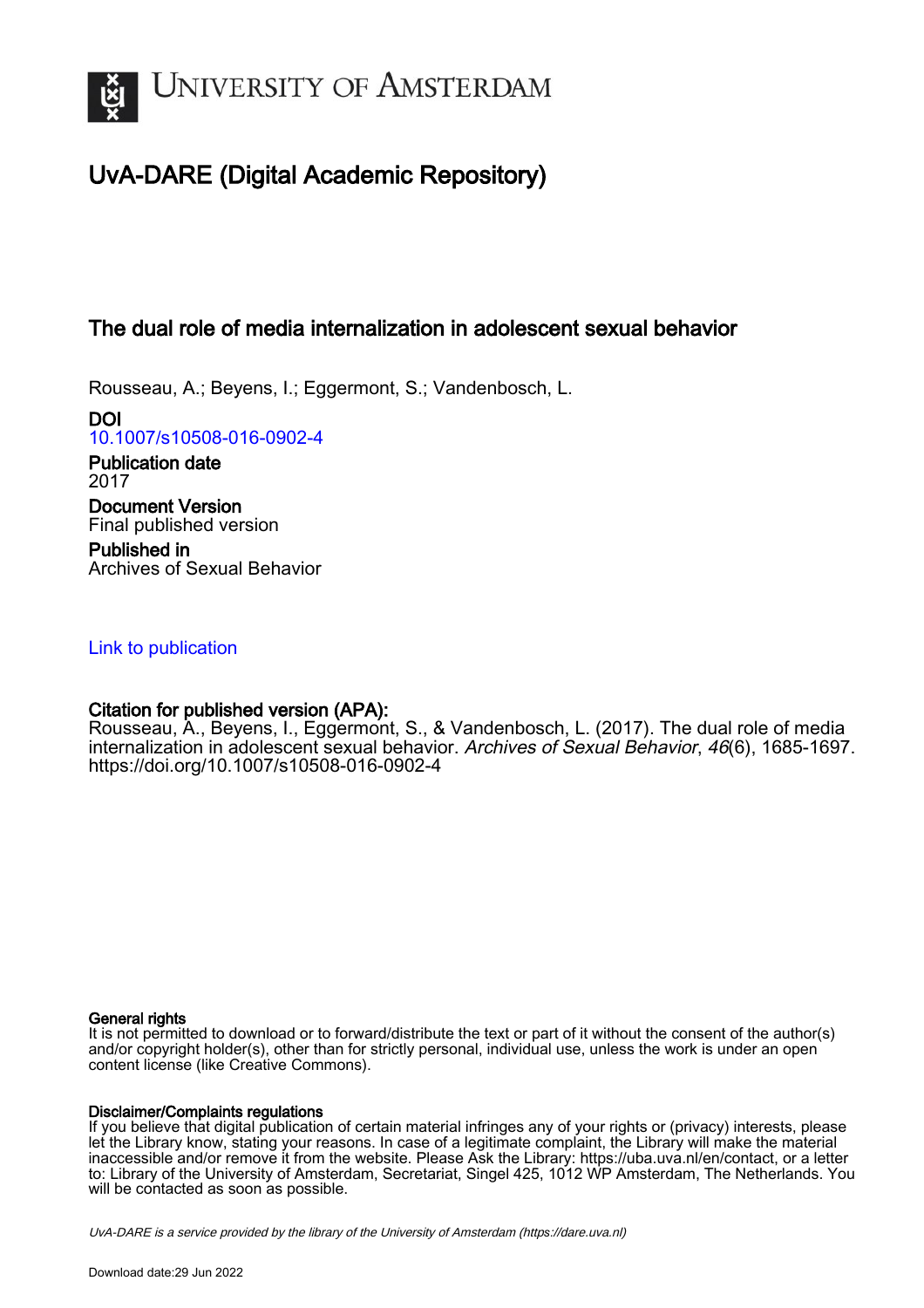ORIGINAL PAPER

# The Dual Role of Media Internalization in Adolescent Sexual Behavior

Ann Rousseau<sup>1</sup> · Ine Beyens<sup>2</sup> · Steven Eggermont<sup>1</sup> · Laura Vandenbosch<sup>1,3,4</sup>

Received: 30 June 2015 / Revised: 4 November 2016 / Accepted: 10 November 2016 / Published online: 16 December 2016 © Springer Science+Business Media New York 2016

Abstract Sexualizing media content is prevalent in various mediatypes. Sexualizing media messages and portrayals emphasize unattainable body and appearance ideals as the primary components of sexual desirability. The internalization of these ideals is positively relatedto self-objectificationand sexual bodyconsciousness. In turn, self-objectification and sexual body consciousness affect adolescents' sexual behavior, albeit in opposing directions. While objectifying self-perceptions are linked to higher levels of sexual behavior, body consciousness during physical intimacy is linked to lower levels of sexual behavior. Based on this knowledge, the present three-wave panel study of 824 Belgian, predominant heterosexual adolescents ( $M_{\text{age}}=15.33$ ; SD = 1.45) proposes a dual-pathway model that investigates two different pathways through which the internalization of media ideals may impact adolescents' sexual behavior. An inhibitory pathway links media internalization to lower levels of sexual behavior through sexual body consciousness, and a supportive pathway links media internalization to higher levels of sexual behavior through self-objectification. Structural equation analyses supported the proposed dual-pathway, showing that the impact of media internalization on adolescents' sexual behavior proceeds through an inhibitory

 $\boxtimes$  Steven Eggermont Steven.Eggermont@kuleuven.be

- <sup>1</sup> Leuven School for Mass Communication Research, Faculty of Social Sciences, KU Leuven, Parkstraat 45, Box 3603, 3000 Louvain, Belgium
- <sup>2</sup> Amsterdam School of Communication Research, University of Amsterdam, Amsterdam, The Netherlands
- <sup>3</sup> Research Foundation Flanders (FWO-Vlaanderen), Louvain, Belgium
- MIOS (Media, ICT, and Interpersonal Relations in Organisations and Society), University of Antwerp, Antwerp, Belgium

pathway and a supportive pathway. Regarding the supportive pathway, media internalization (W1) positively predicted sexual behavior (W3), through valuing appearance over competence  $(W2)$ . Regarding the inhibitory pathway, media internalization (W1) positively predicted body surveillance, which, in turn, positively predicted sexual body consciousness (all W2). Sexual body consciousness (W2) is negatively related to sexual behavior (W3). From a sexual developmental perspective, these findings emphasize the importance of guiding adolescents in interpreting and processing sexualizing media messages.

Keywords Media internalization - Self-objectification - Sexual body consciousness - Sexual behavior - Sexualizing media

## Introduction

Sexualizing media content is prevalent in virtually every media genre (e.g., Bradley, [2013;](#page-11-0) Graff, Murnen, & Krause, [2013](#page-12-0)) and emphasizes the body and appearance ideals as primary components of sexual desirability (e.g., American Psychological Association [APA], [2007;](#page-11-0) Aubrey, [2007\)](#page-11-0). Although physical appearance is a natural occurring component of sexual desirability, the narrowly defined standards used by popular media to define sexual attractiveness are rather artificial constructs of a cultural practice that is called sexualization. In particular, sexualizing content is characterized by a focus on curvaceously thin women and lean muscular men; these often unattainable body shapes are considered to be important cues for being sexually attractive (e.g., Flynn, Park, Morin, & Stana, [2015;](#page-11-0) Gunter, [2014](#page-12-0)). As such, sexualizing media tend to portray these appearance ideals as providing an important advantage for attracting the opposite sex (e.g., Northup & Liebler, [2010\)](#page-12-0).

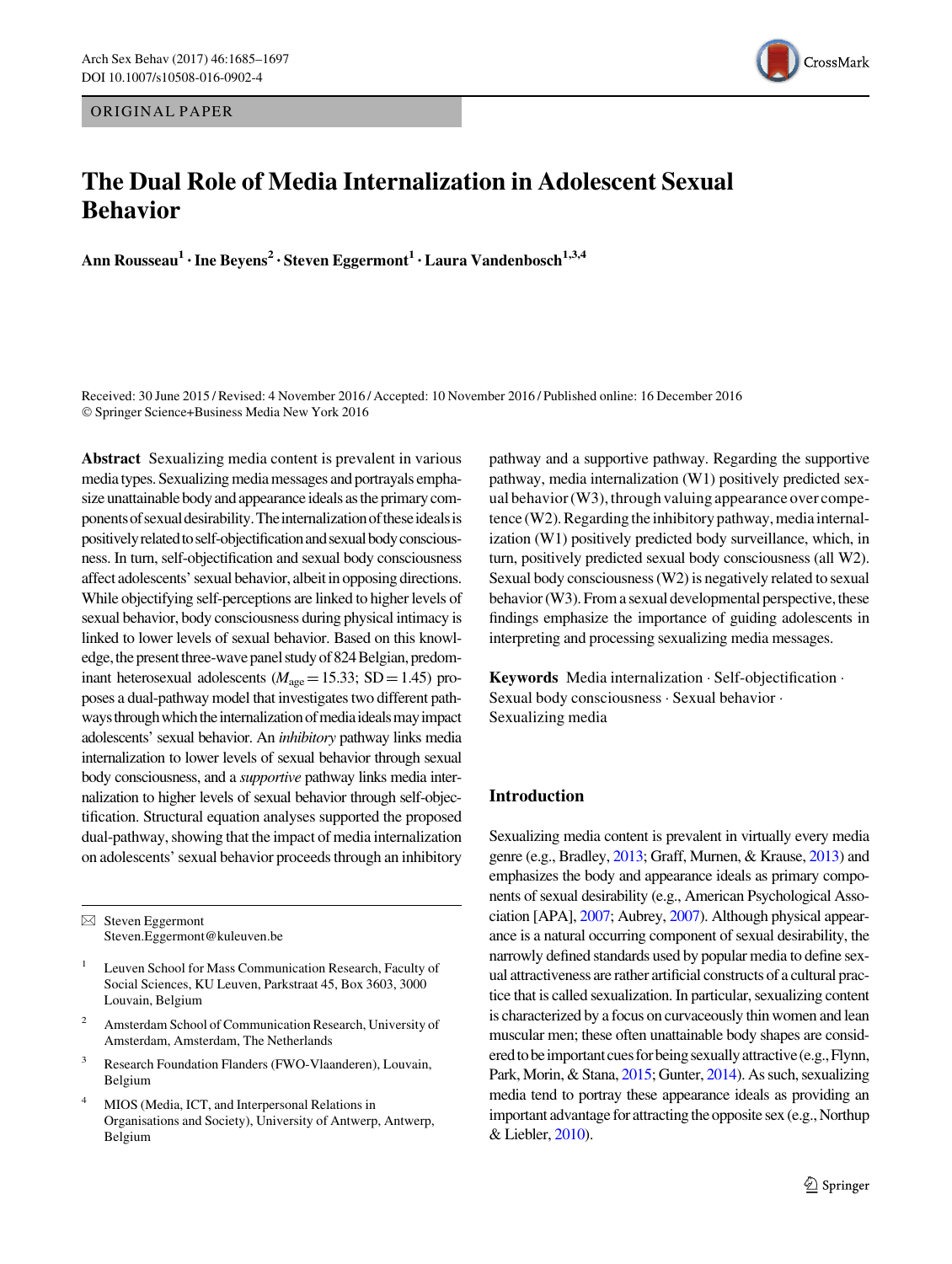Because sexualizing messages are prevalent in the media that are popular among adolescents (Savin-Williams & Diamond, [2004\)](#page-12-0), scholars have examined their potential influence on adolescents' sexualwell-being (e.g.,APA,[2007;](#page-11-0)Martinoetal.,[2006](#page-12-0); [O'Hara et al., 2008\)](#page-12-0). However, research on the relationships between exposure to sexualizing content and adolescent sexual behavior has revealed contradictory findings.While some studies found that sexualizing media exposure accelerates the initiation of and progress in adolescents' sexual trajectory (Brown et al., [2006](#page-11-0); Martino et al., [2006](#page-12-0); Ybarra, Strasburger, & Mitchell, [2014](#page-13-0)), other studies reported either no or an inhibitive impact of sexualizing media exposure on adolescent sexual behavior (Lude et al., [2011](#page-12-0); Steinberg & Monahan, [2011](#page-12-0); Tiggemann & Williams, [2012](#page-13-0)) and sexual self-perceptions (Doornwaard et al., [2014](#page-11-0)).

These inconsistent findings may be explained by literature on self-objectification and sexual body consciousness.While research has revealed that the use of sexualizing media triggers self-objectification in adolescents and, in turn, accelerates young people's sexual trajectory (Vandenbosch & Eggermont, [2015](#page-13-0)), research has also demonstrated (e.g., Aubrey, [2007](#page-11-0); Vandenbosch & Eggermont, [2014](#page-13-0)) that sexualizing media trigger sexual body consciousness (i.e., concerns about bodily appearance during physical intimacy; Wiederman, [2000](#page-13-0)) and that this sexual body consciousness is related to the inhibition of sexual behavior (e.g., van den Brink, Smeets, Hessen, Talens, & Woertman, [2013;](#page-13-0) Wiederman & Sarin, [2014](#page-13-0)). Notably, within media effects research, both self-objectification and sexual body consciousness have been linked to the same underlying cause: the internalization of media appearance ideals. This media internalization entails the endorsement of media appearance ideals as a personal goal and standard and is reflected by individuals' tendency to compare themselves with ideal images in the media (Thompson & Stice, [2001\)](#page-13-0).

Drawing onthe above findings, and following recent evidence that the internalization of sexualized media ideals may cause attitudinal and behavioral changes (e.g., Vandenbosch & Eggermont, [2014,](#page-13-0) [2015](#page-13-0)), the main objective of the present study is to investigate the indirect link between media internalization and adolescent sexual behavior. More particularly, the present threewave panel study proposes a dual-pathway model that addresses and integrates an inhibitory pathway, linking media internalization to lower levels of sexual behavior through sexual body consciousness, and a supportive pathway that relates media internalization to higher levels of sexual behavior through self-objectification. Acknowledging that adolescent sexual conduct encompasses different types of behavior (Impett, Schooler, & Tolman, [2006;](#page-12-0) Tolman & McClelland, [2011\)](#page-13-0), sexual behavior in this study includes petting behavior as well as sexual intercourse. The proposed dual-pathway model also acknowledges earlier research that showed that media internalization enhances the development of a multidimensional objectified self-concept (Vandenbosch & Eggermont, [2012\)](#page-13-0). As such, the current study aims to investigate

this multidimensional process of self-objectification (Vandenbosch & Eggermont, [2014\)](#page-13-0) in relation with sexual body consciousness (Wiederman, [2000](#page-13-0)) as a mechanism underlying the relationship between media internalization and sexual behavior.

## Media Internalization and Adolescent Sexual Behavior

As adolescents mature, they gradually become more curious about sexuality and sexually oriented relationships (Forbes & Dahl, [2010\)](#page-11-0). This curiosity makes them more sensitive to environmental cues that may provide sexual information. Among the available information sources, scholars have stressed the importance of media (Bleakley, Hennessy, Fishbein, & Jordan, [2009](#page-11-0)), as media frequently provide youth with ideas and scripts fortheir own romantic and sexual behavior (Ward, [2003](#page-13-0)). However, previous content analytic research has shown that media offer a rather distorted image of human sexuality, in which particular types of bodies are glamorized and sexual desirability is highly appearance-focused via a strong visual emphasis on narrowly defined body ideals (e.g., Bradley, [2013](#page-11-0); Graff et al., [2013](#page-12-0)).

Such biased coverage of sexual content leads viewers to endorse the belief that one's value comes from one's sexual attractiveness and that one's sexual attractiveness should be evaluated against well-defined standards, such as a very thin yet curvaceous body for women and a V-shaped torso for men. The endorsement of such sexualized beliefs holds important implications for adolescents' body image and sexual behavior (see Ward, [2016,](#page-13-0) for a review). Accordingly, concerns have been voiced about the impact of sexualized media content and, more importantly, the internalization of such content on adolescent sexual behavior (e.g., Martino et al., [2006](#page-12-0); Vandenbosch & Eggermont, [2015\)](#page-13-0).

Considering the central role of bodily appearance in both sexual media content and sexual behavior (Cash, Maikkula, & Yamamiya, [2004](#page-11-0)), scholars have often relied on objectification theory (Fredrickson & Roberts, [1997\)](#page-12-0) to explain the potential impact of sexualizing media use (e.g., Aubrey, [2006](#page-11-0); Vandenbosch & Eggermont,  $2015$ ). Accordingly, the present study builds on the objectification theory (Fredrickson & Roberts, [1997](#page-12-0)) and literature inspired by this theory (e.g., Moradi & Huang, [2008\)](#page-12-0) to explain how the internalization of media appearance ideals may both inhibit and motivate sexual behavior.

#### The Multidimensional Objectified Self-Concept

Fredrickson and Roberts ([1997\)](#page-12-0) postulate that exposure to media content that emphasizes the body as the sole instrument of sexual attractivenesstriggers a sexual objectification experience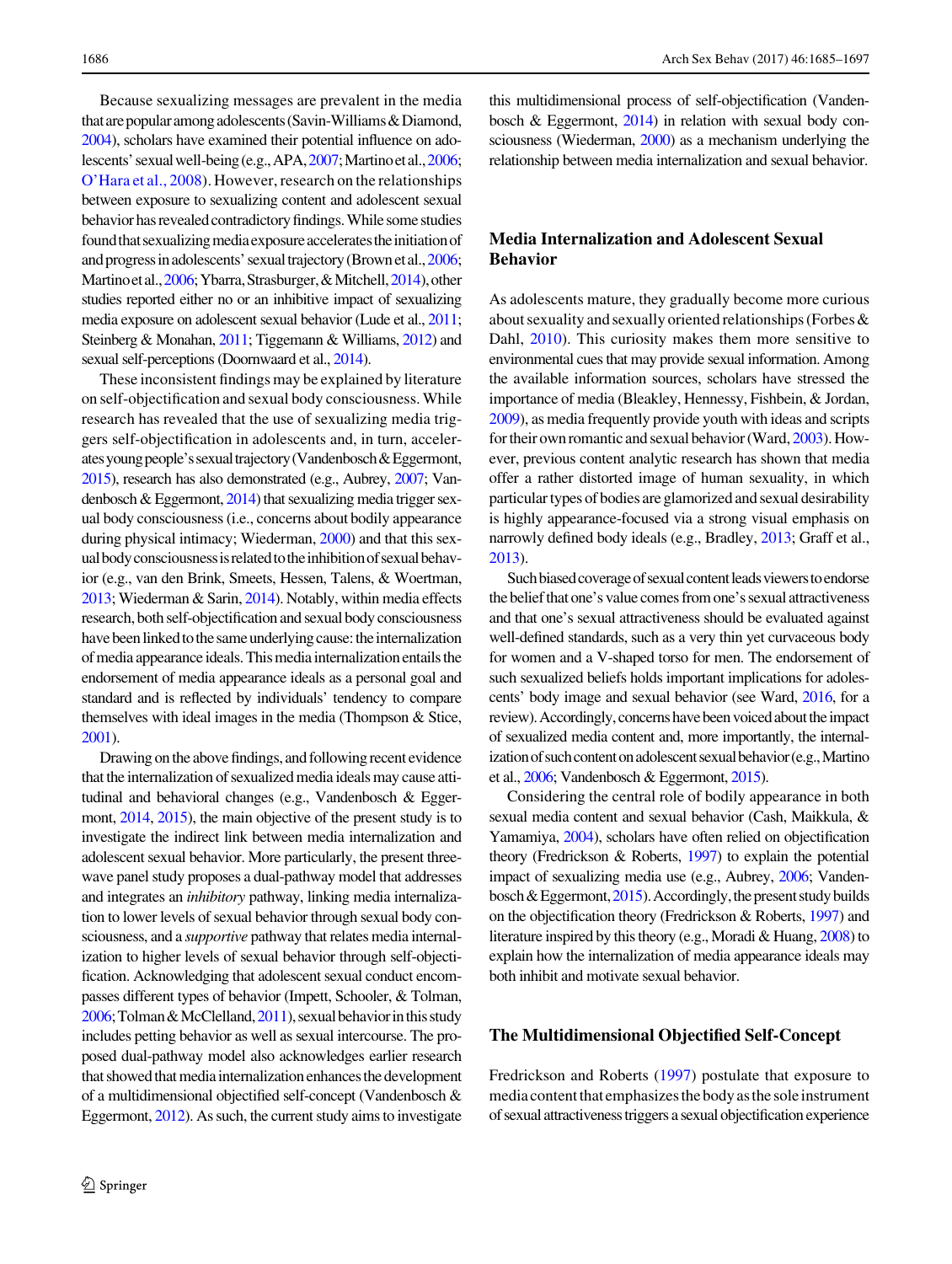that can result in self-objectification. Self-objectification occurs when individuals apply an observer's perspective on their body. Self-objectifying individuals consider themselves as objects that are solely valued for their outward appearance (Fredrickson & Roberts, [1997\)](#page-12-0). Such an objectified self-concept manifests itself through the valuing of appearance over competence (Noll  $\&$ Fredrickson, [1998](#page-12-0)), that is, a greater emphasis on observable appearance-based body attributes (e.g., sex appeal, weight) at the expense of competence-based body attributes (e.g., energy level, stamina) (=first component). In addition, an objectified self-concept is characterized by body surveillance, that is, a continuous monitoring of one's physical appearance (=second component) (McKinley & Hyde, [1996\)](#page-12-0).

Several researchers have confirmed and refined objectification theory by adding new components that are both constitutive for and constituted by an objectified self-concept. For instance, Moradi and Huang ([2008\)](#page-12-0) extended objectification theory by adding''the internalization of media appearance ideals" as a third component of the objectified self-concept. Internalization refers to the degree to which individuals come to incorporate societal standards of appearance into their own personal belief systems (Thompson & Stice, [2001](#page-13-0)). Vandenbosch and Eggermont [\(2012,](#page-13-0) [2013\)](#page-13-0) were among the first to empirically test the multidimensional process of self-objectification proposed by Moradi and Huang  $(2008)$  $(2008)$ . Their study revealed that the endorsement of media appearance norms as one's own standards (i.e., media internalization) serves as a trigger for the development of an objectified self-concept. More precisely, their results showed that the internalization of media appearance ideals positively predicts adolescents' motivation to value their appearance over competence and to continuously monitor their physical appearance (i.e., body surveillance).

More recently, Vandenbosch and Eggermont ([2014\)](#page-13-0) suggested that a fourth component could be added to the multidimensional process of self-objectification, namely, the extent to which a person focuses on his or her bodily appearance during physicalintimacy (i.e., sexual body consciousness;Wiederman, [2000](#page-13-0)). The follow-up study on the multidimensional process of self-objectification (Vandenbosch & Eggermont, [2014](#page-13-0)) demonstrated that after body surveillance had taken place, body surveillance induced a preoccupation with bodily appearance during sexual intimacy in adolescent girls. This result is consistent with prior research (Aubrey, [2007](#page-11-0)) that identified body surveillance as the mediating variable linking sexually objectifying media to higher levels of sexual body consciousness, and supports Fredrickson and Roberts [\(1997](#page-12-0)) suggestion that the adoption of an observer's perspective may carry over to sexual settings.

In sum, the internalization of media appearance ideals supports media users to value appearance over competence and engage in body surveillance. Body surveillance will subsequently increase sexual body consciousness. In line with these findings, our first hypothesis postulates the following:

Hypothesis 1 The internalization of media appearance ideals will positively predict a multidimensional objectified self-concept that follows a three-step process (i.e., valuing appearance over competence, body surveillance, and sexual body consciousness).

Vandenbosch and Eggermont  $(2015)$  $(2015)$  have suggested that the different dimensions of the multidimensional objectified self-concept may be differently related to sexual behavior. In particular, literature reports that valuing appearance over competence and sexual body consciousness relate to sexual behavior in opposite directions: While the pathway from the objectified self-concept through the valuing of appearance over competence *supports* sexual behavior (e.g., Vandenbosch & Eggermont,  $2014$ ), the pathway from the objectified self-concept through sexual body consciousness inhibits sexual behavior (e.g., Milhausen, Buchholz, Opperman, & Benson, [2015;](#page-12-0) Steer & Tiggemann, [2008\)](#page-12-0). As such, we assume that two opposing pathways exist by which media internalization affects sexual behavior: a supportive pathway, in which media internalization supports sexual behavior, and an inhibitory pathway, in which media internalization inhibits sexual behavior.

#### The Supportive Pathway

The valuing of appearance over competence has been linked to adolescent sexual behavior (Claudat & Warren, [2014](#page-11-0); Vandenbosch & Eggermont,  $2015$ ). Specifically, scholars have found that adolescents who value appearance-based body attributes over competence-based body attributes are more likely to initiate sexual intercourse (Vandenbosch & Eggermont, [2015](#page-13-0)), which is consistent with earlier research (Pearson, Kholodkov, Henson, & Impett, [2012](#page-12-0)) that described body objectification as the strongest predictor of early coital debut among adolescents.

Coy  $(2013)$  $(2013)$  $(2013)$  and Ramsey and Hoyt  $(2015)$  $(2015)$  $(2015)$  have pointed at body dissociation, that is, losing awareness of one's own desires and bodily feelings, as an explanation for this relationship. Individuals who value appearance over competence find it difficult to acknowledge their own desires and concentrate instead on their body as a physical object that needs to be desired and used by others (Impett et al., [2006](#page-12-0); Ramsey & Hoyt, [2015](#page-12-0)). In turn, individuals who view themselves as a sexual object and who have a diminished abilityto act in accordance with their own desires, show lower levels of sexual agency (Impett et al., [2006](#page-12-0)). A decreased level of sexual agency is linked to more advanced sexual experiences and the inability to refuse sexual requests (e.g., Curtin, Ward, Merriwether, & Caruthers, [2011](#page-11-0)).

Based on this reasoning, we hypothesize that valuing appearance over competence plays an explanatory role in the relationship between media internalization and adolescents' increased sexual behavior. As such, our hypothesis on the supportive pathway reads:

Hypothesis 2 Media internalization supports higher levels of sexual behavior through valuing appearance over competence.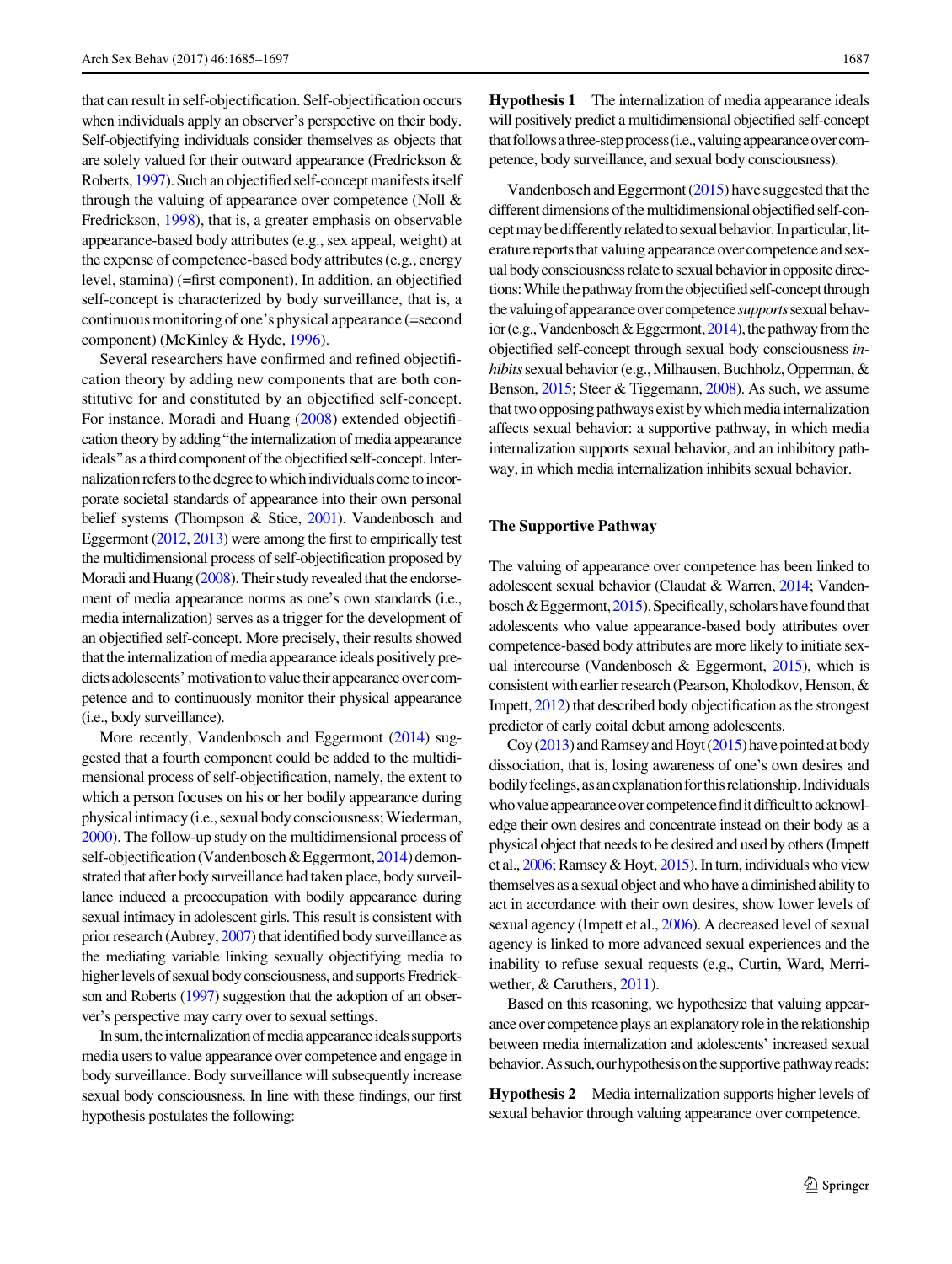#### The Inhibitory Pathway

Higher levels of sexual body consciousness are associated with lower levels of sexual behavior (La Rocque & Cioe, [2011](#page-12-0); van den Brink et al., [2013\)](#page-13-0). The self-conscious focus on the body during physical intimacy appears to play an inhibitory role in one's sexual functioning (Cash et al., [2004](#page-11-0); La Rocque & Cioe, [2011](#page-12-0); van den Brink et al., [2013\)](#page-13-0).

Literature explains that individuals are socialized into the idea that an adequate sex partner needs to conform to norms regarding physical attractiveness and sexiness (Dove&Wiederman,[2000\)](#page-11-0). However, as this standard of sexual attractiveness is almost impossible to attain, people's tendency to monitor their physical appearance to conform to internalized media appearance ideals likely leads to the experience of a gap between their own body and the body ideal prescribed by media (e.g., Bessenoff, [2006\)](#page-11-0). The perceived failure to attain the ideal of sexual attractiveness can lead to a negative outcome expectancy, as it may induce anxiety about a sexual partner's negative response to one's body (e.g., Weaver & Byers, [2013\)](#page-13-0). As negative outcome expectancies and performance anxiety have been identified as two types of threats that activate the sexual inhibitory system, which is responsible for avoidant sexual behavior (e.g., Bancroft & Janssen, [2000](#page-11-0); Bancroft, Graham, Janssen, & Sanders, [2009\)](#page-11-0), we presume that sexual body consciousness negatively relates to adolescent sexual behavior (e.g., La Rocque & Cioe, [2011](#page-12-0)).

In line with this reasoning, research showed that sexual bodyconsciousnessis negatively relatedto girls' sexualactivity, in that it inhibits girls to engage in sexually intimate relations (La Rocque & Cioe, [2011;](#page-12-0) Yamamiya, Cash, & Thompson, [2006\)](#page-13-0). Therefore, we hypothesize that sexual body consciousness plays an inhibitive role in the relationship between media internalization and adolescents' sexual behavior. As such, our hypothesis on the inhibitive pathway reads:

Hypothesis 3 Media internalization supports lower levels of sexual behavior through a shared process of body surveillance and sexual body consciousness.

In sum, we aim to examine the explanatory power of two different pathways that underlie the relationship between adolescents'mediainternalization and adolescent sexual behavior. All hypotheses are summarized in Fig. 1. The model controls for age, gender, and body mass index, as prior research showed that these factors may affect both hypothesized pathways, due to their relatedness with bodyimage (Calzo et al.,[2012\)](#page-11-0) and sexual functioning (Cash et al., [2004\)](#page-11-0).

Moreover, we aim to test whether gender moderates the relationships of our hypothesized model. While valuing appearance over competence (e.g., Gunter, [2014](#page-12-0)), body surveillance (e.g., Grabe, Hyde, & Lindberg, [2007](#page-12-0)), and sexual body consciousness (e.g., Meana & Nunnink, [2006](#page-12-0)) vary across gender, with women reporting higher scores on all variables, studies have rarely examined whether these concepts differently mediate the relationship between media internalization and sexual behavior for boys and girls. However, past research has demonstrated that, compared to men, women's sexual functioning is far more sensitive to cultural factors such as media images (Baumeister, [2000;](#page-11-0) Toates, [2009\)](#page-13-0). Accordingly, women's sexual motivation may be more easily aroused or inhibited by retrieving and processing desire-related cultural information, a process termed erotic plasticity (Baumeister, [2000](#page-11-0)). Given women's sexual functioning as culturally responsive and media's relatively stronger emphasis onthe female body and appearance as primary components of sexual desirability, body image may play a more important role in women's sexual functioning (e.g., Graham, Sanders, Milhausen, & McBride, [2004\)](#page-12-0). In support of this reasoning, scholars recently noted that a woman's perception of her physical attractiveness is an important factor in the perception of herself as a sexually desirable object and in eliciting sexual desire or the motivation to engage in sexual activities (Graham et al.,  $2004$ ). Drawing on these findings, the following hypothesis is generated.

Hypothesis 4 The supportive and inhibitory path will be stronger among girls than among boys.

## Method

#### Participants and Procedure

A three-wave panel study with intervals of 6 months was conducted amonganadolescentsample (12-to18-yearsold).Ethicalapproval for the study was granted by the institutional board of the host university. Survey data were gathered by means of a two-step samplingmethod. First, secondary schools from different educational and geographical backgrounds were asked to participate in our



Fig. 1 Hypothesized model examining the impact of the internalization of appearance ideals, through valuing appearance over competence, body surveillance, and sexual body consciousness. Striped lines represent the supportive pathway; solid lines represent the inhibitory pathway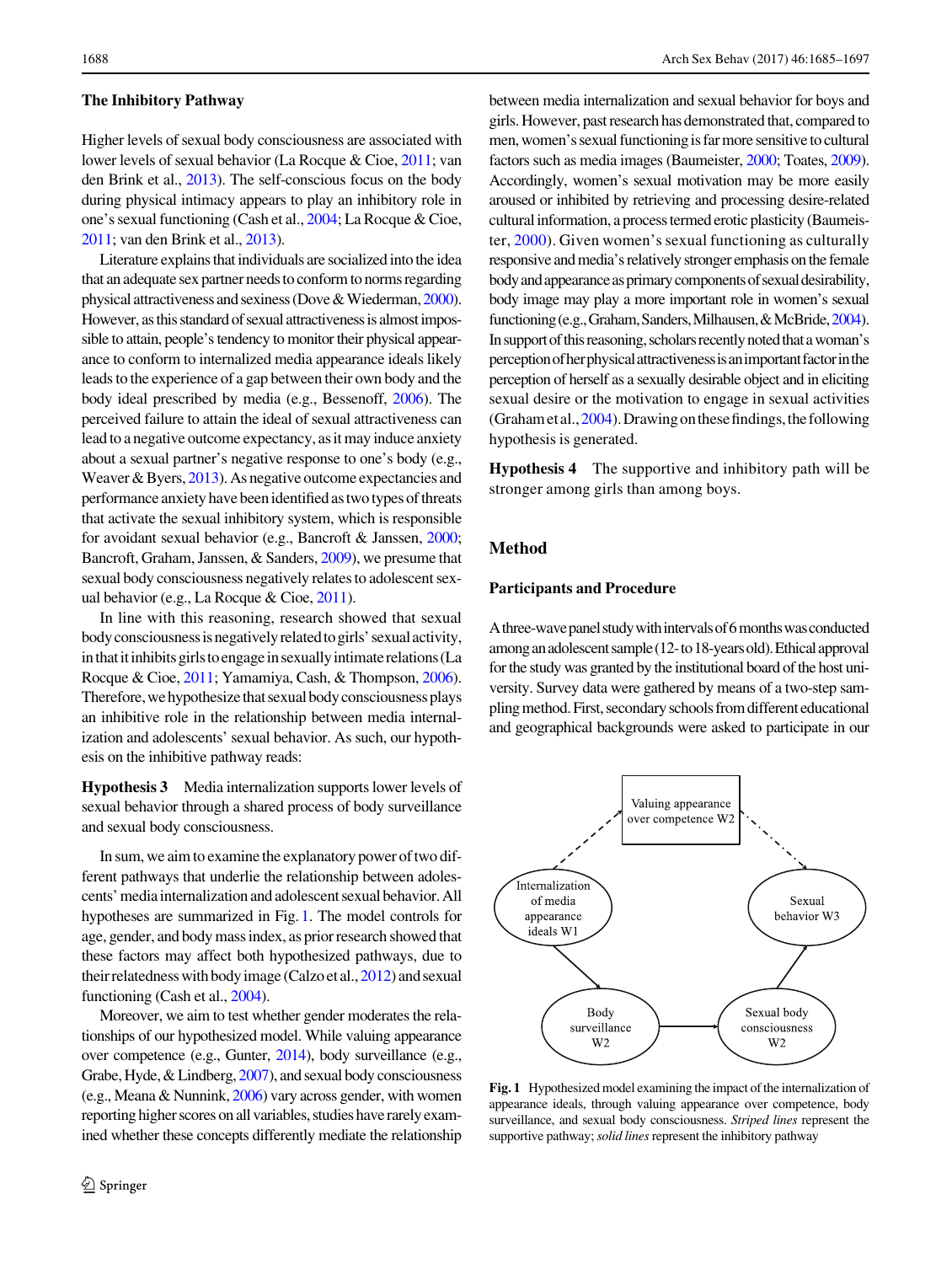study. Second, the 12 schools that agreed to participate were visited. At the time of visit, all enrolled students were asked to fill in a pencil-and-paper questionnaire.<sup>1</sup> Participants were informed on the confidentiality of their answers before they started completing the survey. As a reward, participants were entered into a lottery to win a reward card. Overall, this approach resulted in a total sample of 1504 completed questionnaires at baseline, 1426 completed questionnaires at Wave 2, and 1433 completed questionnaires at Wave 3.

A total of 824 adolescents completed the measures used in this study for all three waves (56.6% boys and 43.4% girls) and were included in the analytical sample. The mean age was 15.33 years  $(SD = 1.45)$  and the majority of the sample was born in Belgium (95.0%). With regard to sexual orientation, the sample was predominantly heterosexual (97.8%), followed by 1.6% bisexual and .6% homosexual.

#### Measures

#### Internalization of Media Appearance Ideals

The Internalization subscale of the Sociocultural Attitudes Toward Appearance Scale (Thompson, van den Berg, Roehrig, Guarda, & Heinberg, [2004\)](#page-13-0) was used to measure adolescents' internalization of media appearance ideals. Participants used a 5-point scale ranging from 1 (I totally disagree) to 5 (I totally agree) to evaluate nine statements, such as ''I try to look like characters on TV" and "I compare my appearance to the appearance of people in magazines.'' Both the scale's reliability and validity have been demonstrated by prior research (Thompson et al., [2004](#page-13-0)). The reliability test in this study indicated that two items decreased the alpha coefficient. Consequently, these two items (i.e.,''I compare my body to the bodies of TV and movie stars''and ''I compare my appearance to the appearance of TV and movie stars'') were deleted. After removing these items, the Cronbach's alphaimproved from.82to.92 forWave 1, from.82 to .93 for Wave 2, and from .85 to .94 for Wave 3. Higher scores indicated greater internalization of media appearance ideals.

#### Valuing Appearance Over Competence

Valuing appearance over competence was assessed using a modified version (Vandenbosch & Eggermont, [2015](#page-13-0)) of Noll and Fredrickson's original Self-Objectification Questionnaire [\(1998\)](#page-12-0). Participants were asked to rate the importance of 12 body attributes on a 10-point scale ranging from 1 (not at all important) to 10 (very important). Principal components analysis, using direct oblimin, yielded two factors: appearance-based (e.g., physical attractiveness, sex appeal) and competence-based attributes (e.g., physical energy level, stamina). The difference between the mean scores of the newly formed appearance (Girls  $\alpha_{w1} = .75$ ;  $\alpha_{w2} =$ .77;  $\alpha_{w3} = .80$ ; Boys  $\alpha_{w1} = .84$ ;  $\alpha_{w2} = .85$ ;  $\alpha_{w3} = .86$ ) and competence-based (Girls $\alpha_{w1} = .80; \alpha_{w2} = .80; \alpha_{w3} = .83;$  Boys  $\alpha_{w1} =$ .83;  $\alpha_{w2} = .86$ ;  $\alpha_{w3} = .87$ ) factors addressed the estimated level of valuing appearance over competence (ranging from-9 to 9). Positive scores on this measure indicated valuing appearance as more important than competence.

#### Body Surveillance

Participants completed the Surveillance Subscale of the Objec-tified Body Consciousness Scale (McKinley & Hyde, [1996\)](#page-12-0). Participants evaluated four statements (e.g.,''I often compare how I look with how other people look'') on a 5-point Likert scale, ranging from 1 (Almost never) to 5 (Almost always). Internal consistency was demonstrated in each wave  $(\alpha_{w1} = .79; \alpha_{w2} = .81;$  $\alpha_{w3} = .82$ ). Higher scores indicated greater body surveillance.

#### Sexual Body Consciousness

Five items were adapted from the Body Image Self-Consciousness Scale (Wiederman, [2000](#page-13-0)). Participants indicated their level of agreement with each of the five items (e.g., "I felt very nervous when my boyfriend explored my body and touched it everywhere during sex'') on a 5-point scale ranging from 1 (Almost never) to 5 (Almost always). Participants who did not yet engage in sexual intercourse were requested to fill in an adapted scale, which included items that referred to hypothetical situations of having sexual intercourse (e.g., ''I would feel nervous if my (future) boyfriendwould exploremy body andtouchiteverywhere during sex''). Mean scores were computed across the five items, such that higher scores indicated higher consciousness during sexual activity with a partner. The scale evidenced internal consistency reliability across the different waves ( $\alpha_{w1} = .78$ ;  $\alpha_{w2} = .82$ ;  $\alpha_{w3} =$ .95).

#### Sexual Behavior

Sexual behavior was operationalized by means of a multi-item question. Participants were asked whether they had ever engaged ineach of the following sexual behaviors: "French kissing," "Having your breasts/penis touched by a guy/girl," "Touching the vagina/penis of your partner," and "Having sexual intercourse." Engagement in a particular sexual behavior was coded 1, and the inverse was coded 0. To avoid problems with the dichotomous nature of each of these four items, sexual experience with a particular behavior was recoded by adding a specific weight to each variable. In particular, more sexually advanced behaviors were given a higherweight.An overall estimate of sexual behaviorwas calculated by summing acrossthe scores on all fouritems. Higher

All of the questionnaires, as used in the study, are available upon request. scores indicated more sexual behavior.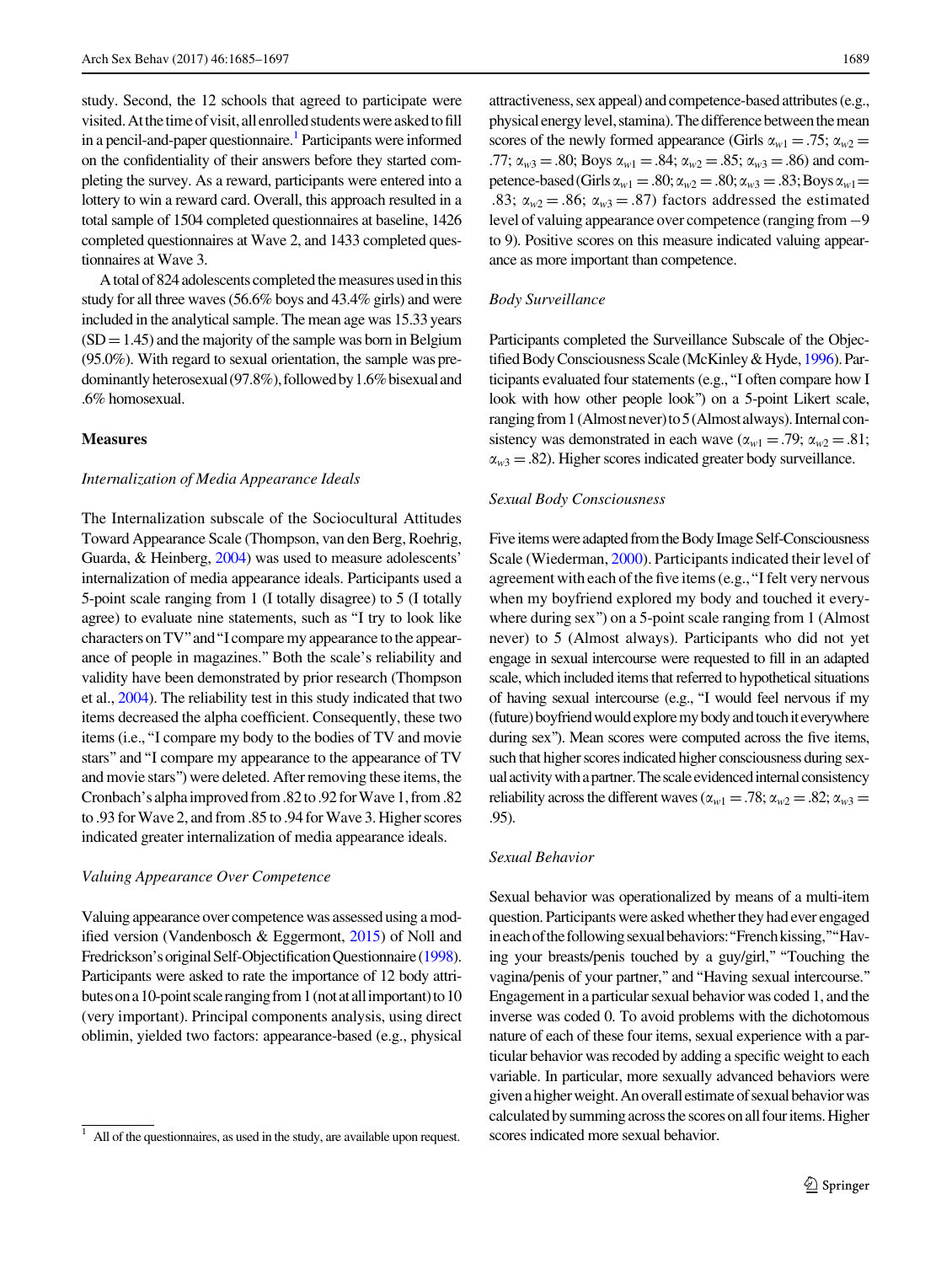#### Control Variables

Age, gender, and body mass index (BMI) were included as control variables. Self-reported measures of height and weight were used to estimate BMI, which was calculated as weight (kg) per square height (m).

#### Results

## Descriptive Statistics and Zero-Order Correlations

Descriptive statistics are presented in Table 1. A multivariate analysis of variance (MANOVA) using Pillai's Trace indicated significant differences between boys and girls on all relevant variables of Wave 1,  $V = .35, F(6, 817) = 73.17, p<$ . 001,  $\eta p^2 = 0.35$ . Separate univariate ANOVAs showed that girls scored higher ontheinternalization ofmedia appearance ideals,  $F(1, 822) = 77.82$ ,  $p < .001$ ,  $np^2 = .09$ , valuing appearance over competence,  $F(1, 822) = 267.34$ ,  $p < .001$ ,  $np^2 = .25$ , body surveillance,  $F(1, 822) = 172.79$ ,  $p < .001$ ,  $np^2 = .17$ , sexual body consciousness,  $F(1, 822) = 98.79$ ,  $p < .001$ ,  $np^2 = .11$ , and sexual activity,  $F(1, 822) = 12.70, p < .001, \eta p^2 = .02$ .

Zero-order correlations showed significant relationships between the internalization of media appearance ideals, valuing appearance over competence, body surveillance, sexual body consciousness, and sexual behavior (Table[2](#page-7-0)).

To assess whether adolescents who completed all three questionnaires ( $N = 824$ ) differed from those who completed only the first questionnaire  $(N = 297)$ , a MANOVA analysis was conducted. Using Pillai's Trace, the analysis revealed significant differences with respect to relevant Wave 1 variables,  $V = .047$ ,  $F(6, 1114) = 9.20$ ,  $p < .001$ ,  $np^2 = .05$ . Separate univariate ANOVAs on the outcome variables showed that adolescents who participated in all three waves reported lower levels of sexual activity  $(M=2.95, SD=3.65$  vs.  $M=4.23$ ,  $SD = 4.13$ ,  $F(1,1119) = 24.92$ ,  $p < .001$ ,  $np^2 = .02$ , higher levels of internalization ( $M = 2.50$ , SD = .87 vs.  $M = 2.31$ , SD = .84),  $F(1, 1119) = 11.10, p < .005, \eta p^2 = .01$ , higher levels of body surveillance ( $M=3.10$ , SD = .83 vs.  $M=2.85$ , SD = .89),  $F(1, 1)$  $1119$ ) = 18.41,  $p < .001$ ,  $np^2 = .02$ ), and higher levels of sexual body consciousness  $(M=2.51, SD=.83$  vs.  $M=2.24, SD=$ .91),  $F(1, 1119) = 22.89$ ,  $p < .001$ ,  $np^2 = .02$ ) than those who did not participate in all three waves. No significant differences were found for valuing appearance over competence.

#### Testing the Hypothesized Model

The hypothesized relationships were tested by means of structural equation modeling (AMOS) using the maximum likelihood method. In order to examine the indirect relationship between media internalization and sexual behavior through the inhibitory and supportive pathway, we specified user-defined estimands using a bootstrapping procedure (Cheung & Lau,  $2008$ ). Multiple imputations were performed, since the bootstrapping method does not allow the sample to include missing values (Honaker & King,  $2010$ ). Following Byrne ( $2006$ ), we used three indices to evaluate the fit of our model: the chi-square-to-degrees-of-freedom ratio  $(\chi^2/df)$ , the root-mean-square error of approximation (RMSEA), and the comparative fit index (CFI). An acceptable model fit is expressed in a  $\chi^2$ /df ratio of <3.0, an RMSEA value of <.06 (a value between .05 and .09 indicates a fair model fit and a value

|  | <b>Table 1</b> Descriptive statistics |  |
|--|---------------------------------------|--|
|--|---------------------------------------|--|

|                                                    | Boys $(N = 466)$ |           | Girls $(N = 358)$ |           | Gender differences      |  |
|----------------------------------------------------|------------------|-----------|-------------------|-----------|-------------------------|--|
|                                                    | M                | <b>SD</b> | $\boldsymbol{M}$  | <b>SD</b> | $t$ test                |  |
| Internalization W1 <sup>b</sup>                    | 2.31             | .81       | 2.78              | .87       | $t(951) = -8.79***$     |  |
| Valuing appearance over competence $W1^c$          | $-1.47$          | 1.45      | .05               | 1.45      | $t(964) = -15.79***$    |  |
| Valuing appearance over competence W2 <sup>c</sup> | $-1.31$          | 1.47      | .37               | 1.39      | $t(964) = -17.35***$    |  |
| Body surveillance $W1^b$                           | 2.79             | .77       | 3.48              | .76       | $t(979) = -13.47***$    |  |
| Body surveillance W2 <sup>b</sup>                  | 2.84             | .80       | 3.51              | .74       | $t(970) = -13.30***$    |  |
| Sexual body consciousness W1 <sup>b</sup>          | 2.27             | .75       | 2.83              | .81       | $t(980) = -10.86***$    |  |
| Sexual body consciousness W2 <sup>b</sup>          | 2.16             | .71       | 2.82              | .83       | $t(834.31) = -12.68***$ |  |
| Sexual behavior W1 <sup>d</sup>                    | 2.66             | 3.36      | 3.30              | 3.95      | $t(796.72) = -2.85**$   |  |
| Sexual Behavior W2 <sup>d</sup>                    | 3.47             | 3.74      | 4.50              | 4.25      | $t(841.22) = -2.07*$    |  |
| Sexual behavior W3 <sup>d</sup>                    | 3.94             | 3.96      | 4.54              | 4.28      | $t(841.81) = -2.23*$    |  |

 $* p < 0.05; *p < 0.01; *** p < 0.001$ 

<sup>a</sup> Absolute range, .48 to 2.43

 $<sup>b</sup>$  Absolute range, 1 to 5</sup>

Absolute range,  $-9$  to 9

 $d$  Absolute range, 0 to 10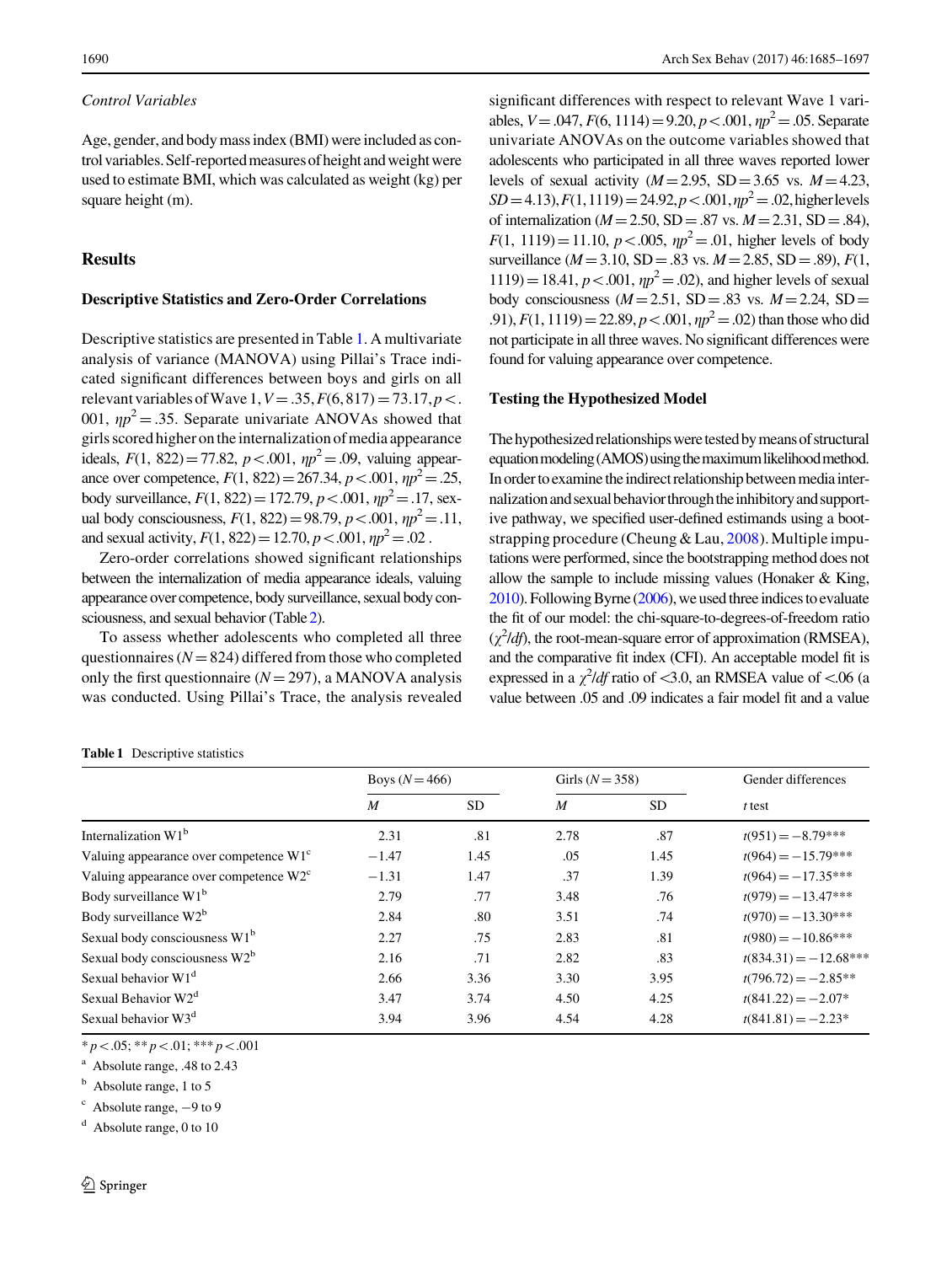<span id="page-7-0"></span>Table 2 Zero-order inter-order correlations

|                    | Int $W1$ | VAW1     | VAW <sub>2</sub> | BS W1    | BS W <sub>2</sub> | Sbc W1   | Sbc W <sub>2</sub> | Sex W1    | Sex W <sub>2</sub> | Sex W3    |
|--------------------|----------|----------|------------------|----------|-------------------|----------|--------------------|-----------|--------------------|-----------|
| Int W1             |          | $.39***$ | $.33***$         | $.56***$ | $.50***$          | $.24***$ | $.24***$           | $.12***$  | $.14***$           | $.15***$  |
| VAW1               |          |          | $.70***$         | .49***   | $.40***$          | $.12***$ | $.10***$           | $29***$   | $.25***$           | $.26***$  |
| VAW <sub>2</sub>   |          |          |                  | $.46***$ | $.44***$          | $.16***$ | $.12***$           | $25***$   | $25***$            | $.24***$  |
| BS W1              |          |          |                  |          | $.71***$          | $29***$  | $25***$            | $.15***$  | $14***$            | $.15***$  |
| BS W <sub>2</sub>  |          |          |                  |          |                   | $.26***$ | $.31***$           | .06       | $.06**$            | .06       |
| Sbc W1             |          |          |                  |          |                   |          | $.63***$           | $-.28***$ | $-.28***$          | $-.27***$ |
| Sbc W <sub>2</sub> |          |          |                  |          |                   |          |                    | $-.26***$ | $-.29***$          | $-.31***$ |
| Sex W1             |          |          |                  |          |                   |          |                    |           | $.85***$           | $.80***$  |
| Sex W <sub>2</sub> |          |          |                  |          |                   |          |                    |           |                    | $.89***$  |
| Sex W <sub>3</sub> |          |          |                  |          |                   |          |                    |           |                    |           |

Int internalization of appearance ideals, VA valuing appearance over competence, BS body surveillance, SBC sexual body consciousness, Sex sexual behavior

 ${}^*p \leq .05;$   ${}^{**}p \leq .01;$   ${}^{***}p \leq .001$ 

below .05 indicates a close model fit), and a CFI value above .90, but preferably above .95 (Byrne, [2006](#page-11-0)). Our model controlled for the baseline value of age, gender, and body mass index and for prior values on each criterion variable by using them as predictors of the endogenous variables. For instance, valuing appearance over competence at Wave 1 was entered as an exogenous variable, predicting valuing appearance over competence at Wave 2. All variables at Wave 1 were allowed to covary, and same-item residuals were allowed to correlate across measurement occasions. Acknowledging the problem of multicollinearity within multiple mediator models, we further allowed the residuals of all three mediators to covary with each other.

Our observed model, presented in Fig. 2, showed a good fit to the data, RMSEA = .04, CFI = .95,  $\chi^2$ /df = 2.98, p < .001. Figure 2 presents the standardized regression weights of the esti-



Fig. 2 Final model examining the impact of the internalization of appearance ideals through valuing appearance over competence, body surveillance, and sexual body consciousness. Note values reflect standardized coefficients; \* $p \le 0.05$ ; \*\*p  $\le 0.01$ ; \*\*\*p  $\le 0.01$ 

mated paths. For reasons of graphical parsimony, the measurement details and control variables are not given. The model explained 81.3% of the variance in sexual behavior, 64.5% of the variance in sexual body consciousness,  $67.3\%$  of the variance in body surveillance, and 47.9% of the variance in valuing appearance over competence.

In line with Hypothesis 1, we found that media internalization positively predicted valuing appearance over competence, body surveillance, and sexual body consciousness. First, a positive relationship between media internalization at Wave 1 and adolescents' valuingappearance overcompetenceatWave 2was found,  $\beta$  = .06, B = .18, SE = .08, p < .05. The model further indicated that the internalization of media appearance ideals at Wave 1 also positively predicted body surveillance at Wave 2,  $\beta = .07$ ,  $B = .09$ ,  $SE = .04$ ,  $p < .05$ . In turn, body surveillance at Wave 2 was positively associated with adolescents' sexual body consciousness at Wave 2,  $\beta = .15$ ,  $B = .12$ ,  $SE = .04$ ,  $p < .01$ .

With respect to Hypothesis 2, the results supported the proposition of a supportive pathway, in that valuing appearance over competence at Wave 2 positively predicted adolescents' sexual behavior at Wave 3,  $\beta = .06$ ,  $B = .01$ ,  $SE = .00$ ,  $p<.01$ . In line with Hypothesis 3, the results also provided evidence for the existence of an inhibitory pathway, as sexual body consciousnessatWave2negativelypredictedadolescents'sexual behavior at Wave 3,  $\beta = -.15$ ,  $B = -.08$ ,  $SE = .01$ ,  $p < .001$ . In addition to estimating both hypothesized pathways, we also tested whether there was a direct relationship between media internalization and adolescents' sexual behavior. Resultsindicated a positive relationship between media internalization at Wave 1 and adolescent sexual behavior at Wave  $3, \beta = .05, B = .03, SE = .01,$  $p\!<\!.05.$ 

To further examine the dual-pathway structure, as hypothesized by Hypotheses 2 and 3,indirect effects were calculated for both pathways. User-defined estimands (Arbuckle, [2013\)](#page-11-0) were created to calculate the individual indirect impact of the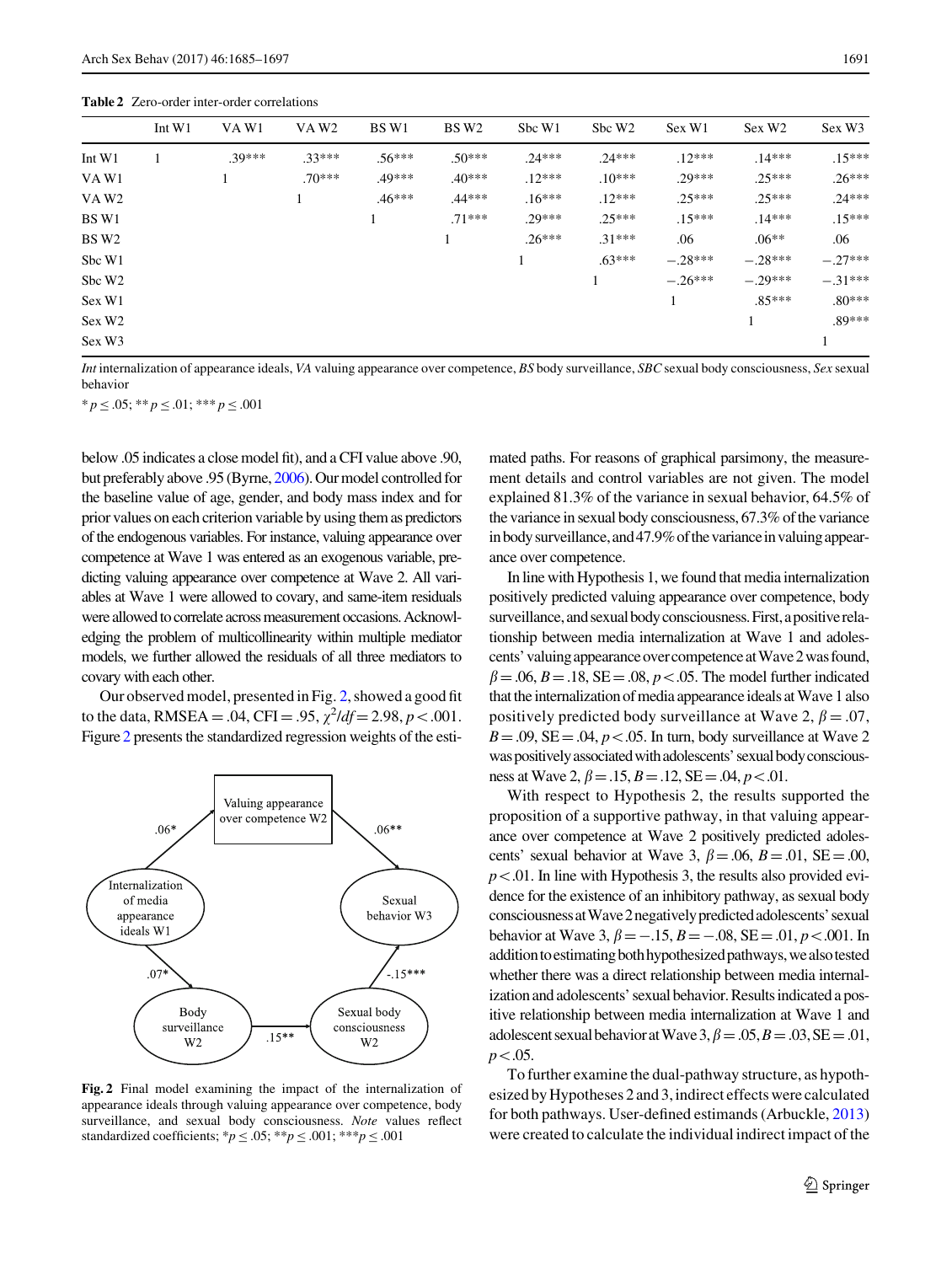supportive and inhibitory pathway, respectively. A 95% biascorrected bootstrap confidence interval was used to test the significance levels (e.g., Bekalu & Eggermont, [2015\)](#page-11-0). Consistent with the study prediction of an inhibitory pathway, body surveillance and sexual body consciousness (Wave 2 variables) emerged as mediators of the relationship between media internalization at Wave 1 and lower levels of sexual behavior at Wave 3 ( $-.001 = .07 \times .15 \times -.15; p = .03$ ). Media internalization at Wave 1 positively predicted body surveillance at Wave 2, which, in turn, was positively related to sexual body consciousness at Wave 2. Sexual body consciousness at Wave 2 negatively predicted sexual behavior at Wave 3. Similarly, the hypothesis of a supportive pathway could be confirmed as well, with valuing appearance over competence at Wave 2 significantly linking media internalization at Wave 1 with higher levels of sexual behavior at Wave 3 (.001 = .06  $\times$  .06; p = .02).

#### Testing the Moderating Role of Gender

To test whether the observed model would be stronger among girls (H4), we conducted a multiple group analysis (Jöreskog, [1971\)](#page-12-0) with gender as our grouping variable. Following Byrne [\(2006](#page-11-0)), we used a two-step method to assess the moderating role of gender. In the first step, metric invariance was measured to investigate whether the meaning of the constructs was equivalent for boys and girls. To this end, we constrained the factor loadings of each construct to be equal across gender. Following Cheung and Rensvold [\(2002](#page-11-0)), metric invariance is supported if the difference in CFI ( $\Delta$ CFI) between the unconstrained andthe constrained model does not exceed .01. According to the global model fit, the difference in CFI was not significant (CFI unconstrained model = .932; CFI constrained model = .929;  $\Delta$ CFI $<$ .01), indicating metric invariance. In the second step, structural invariance was measured by constraining all structural weights to be equal across gender. The difference between the CFI values (CFI unconstrained model = .929; CFI constrained model = .930;  $\Delta$ CFI $\lt$ .01) met the recommended cutoff criterion of .01, indicating that the observed model was not moderated by adolescents' gender.

#### **Discussion**

The current three-wave panel study aimed to broaden our understanding of how adolescents' media internalization affects their sexual behavior. While scholars have repeatedly proven that sexual media exposure is associated with more advanced sexual behavior among adolescents (e.g., Martino et al., [2006;](#page-12-0) Ybarra et al., [2014\)](#page-13-0), this study was the first to look at both the *inhibiting* and *supporting* role of media internalization in adolescent sexual behavior. In line with the hypothesis of a dual-pathway model, our results supported

the contention that media internalization can be linked to both higher andlowerlevels of adolescent sexual behavior.

The results of the current study offer three key contributions. First, the present study advances the literature on media, body image, and sexuality, in that our analysis revealed a joined impact of bodily and sexuality related factors onthe relationship between media internalization and adolescents' sexual behavior. In particular, our study was among the first to extend the multidimensional model of self-objectification (Vandenbosch & Eggermont, [2012,](#page-13-0) [2013\)](#page-13-0) with sexual body consciousness to explain the association between the internalization of media appearance ideals and adolescent sexual behavior. Furthermore, examining the shared influence of both bodily and sexuality related factors was essential to fully grasp the double role of media internalization in adolescents' sexual behavior. The direction of the indirect relationship between media internalization and sexual behavior reversed between the supportive pathway (including solely bodily related factors) and inhibitory pathway (including bodily and sexuality related factors). Future research should therefore continue to investigate the combined influence of bodily and sexuality related mediators, rather than assessing these factors separately in distinct models.

Second, the present study extends previous findings by demonstrating the dual role of media internalization in adolescent sexual behavior. Using a dual-pathway model, we identified two distinct processes responsible for the impact of media internalization on adolescents' sexual behavior: an inhibiting process and a supporting process. While most media research has focused on how sexual content is tied to higher levels of sexual experiences (e.g., Martino et al., [2006](#page-12-0)), little or no attention has been paid to how the internalization of appearance ideals in such content may delay sexual activities. Nevertheless, the attainment of satisfactory sexual relationships is an important developmental task in adolescence (e.g., Tolman & McClelland, [2011\)](#page-13-0), as previous research (Reissing, Laliberté,  $&$  Davis, [2005\)](#page-12-0) stressed the importance of positive sexualexperiencesinthedevelopmentofpositive sexualself-schema (i.e., positive cognitive representations of sexual aspects of the self that are derived from past experiences, Anderson & Cyranowski, [1994,](#page-11-0) p. 1079). In turn, a positive sexual self-schema has been linked with higher levels of sexual functioning and satisfaction (Li, Rew, & Chen, [2015](#page-12-0)). However, sexually avoidant adolescents, who lack confidence to engage in sexual activities due to negative body perceptions, are not in a position to disconfirm negative sexual self-perceptions and to develop positive sexual self-schema (e.g., Reissing et al., [2005\)](#page-12-0).

Third, researchers have traditionally perceived women as more vulnerable to sexualizing experiences (e.g., APA, [2007](#page-11-0); Zurbriggen & Roberts, [2013](#page-13-0)). Although girls scored significantly higher on the internalization of media appearance ideals, valuing appearance over competence, and body surveillance, the present study showed that the observed relationships among our main variables did not differ across gender. Hence, it might be desirable for future research to give equal attention to male and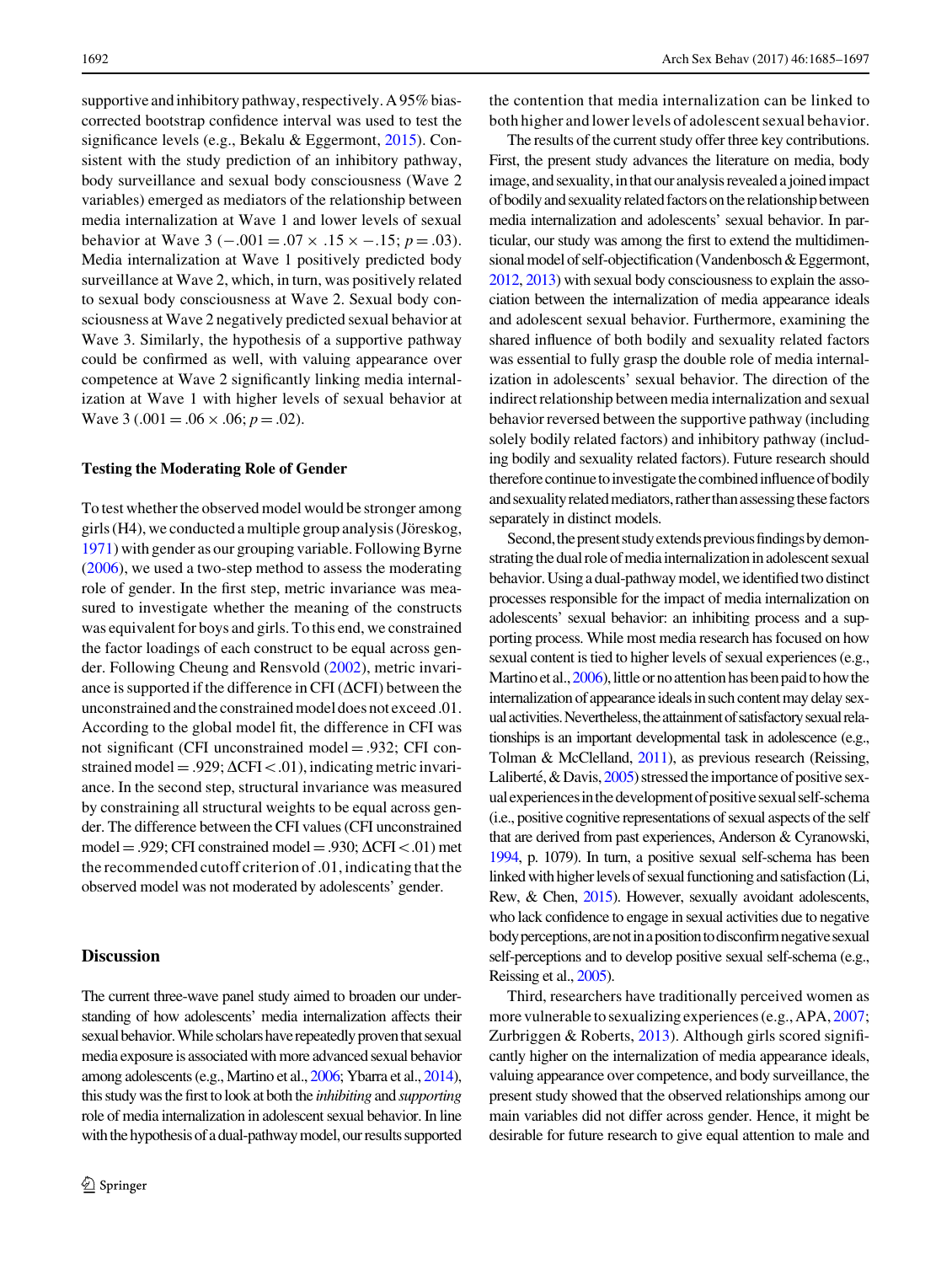female experiences of (media) sexualization, as well as the possible consequences that arise from such sexualizing experiences.

Consistent with the idea of a supportive pathway, our study showed that media internalization is positively related to adolescent sexual behavior, through valuing appearance over competence. In line with previous research, the results indicated that media internalization positively predicted adolescents' valuing appearance over competence (e.g., Moradi & Huang, [2008;](#page-12-0) Daka-nalis et al., [2014](#page-11-0); Nowatzki & Morry, [2009\)](#page-12-0), which, in turn, was positively tied to adolescents' sexual behavior.

The finding of a supportive pathway corresponds with recent objectification theory research that has linked self-objectification with both lower levels of sexual assertiveness and higher levels of sexual risk taking (e.g., Ramsey & Hoyt, [2015;](#page-12-0) Tolman, [2013\)](#page-13-0). Specifically, scholars argued that individuals who are being socialized into sexual objects would experience more difficulties with asserting sexual choices and advocating their own sexual feelings (e.g.,Brotto,Heiman,&Tolman,[2009;](#page-11-0)Nowatzki&Morry,[2009\)](#page-12-0). Additionally, individuals who possess lower levels of sexual agency more frequently exhibit sexual risk behavior (Schooler, Ward, Merriwether, & Caruthers, [2005\)](#page-12-0). Knowing that the internalization of media appearance ideals increases adolescents' propensity to objectify themselves in sexual contexts (e.g., Erchull, Liss, & Lichiello, [2013\)](#page-11-0), it might be arguable to point at media internalization as a possible trigger of adolescents' lower level of sexual assertiveness or agency. Moreover, as argued by Fine and McClelland [\(2006\)](#page-11-0), constraints on sexual agency can give riseto sexual risk behaviors,including unwanted sex (Curtin et al., [2011;](#page-11-0) Impett et al., [2006\)](#page-12-0).

Leaning on these empirical insights, we expect that media internalization may indirectly add to adolescents' lower levels of sexual agency within sexual contexts, via valuing appearance over competence. Since adolescents who lack control over sexual situations experience more difficulties in refusing (unwanted) sexual proposals, the aforementioned processes might provide a feasible explanation for the accelerating impact of sexualizing media on sexual behavior.

Congruent with the hypothesis of an inhibitory pathway, our results demonstrated that body surveillance and sexual body consciousness serially mediated the relation between media internalization and adolescents' lower experience with sexual behavior. In particular, the internalization of media appearance ideals was positively related to adolescents' body surveillance (e.g., Aubrey, [2006](#page-11-0); Fitzsimmons-Craft et al., [2012](#page-11-0)), which, in turn, positively predicted adolescents' concern about their physical appearance during sexual activities (i.e., sexual body consciousness) (e.g., Aubrey, [2007\)](#page-11-0). A lack of self-confidence about one's bodily appearance during sexual intimacy eventually negatively predicted adolescents' sexual behavior (e.g., van den Brink et al., [2013](#page-13-0)).

As with the supportive path, the results of our inhibitory path analysisagain provide support forthe relationshipsthat have been proposed by Fredrickson and Roberts [\(1997\)](#page-12-0) and other objecti-

fication scholars. First, congruent with their idea of media as a sexualizing agent, constitutive for the development of an objectified self-concept among its users, we evidenced a positive relationship between media internalization and adolescents' body surveillance, confirming earlier studies (e.g., Fuchs, [2011;](#page-12-0) Knauss, Paxton, & Alsaker, [2008](#page-12-0)). Second, body surveillance positively predicted sexual body consciousness, which supports Fredrick-son and Roberts [\(1997](#page-12-0)) suggestion that general body surveillance may carry over into sexual settings, in the form of sexual body consciousness (e.g., Steer & Tiggemann, [2008\)](#page-12-0). Lastly, our data also supported Fredrickson and Roberts [\(1997](#page-12-0)) expectation that individuals' objectified body consciousness would be associated with their diminished (healthy) sexual functioning, in that sexual body consciousness was positively tied to lower levels of sexual experience (e.g., Cash et al., [2004;](#page-11-0) La Rocque & Cioe, [2011](#page-12-0); van den Brink et al., [2013](#page-13-0); Wiederman, [2000](#page-13-0)).

These findings can be interpreted within the dual control model (Bancroft & Janssen, [2000;](#page-11-0) Janssen & Bancroft, [2007\)](#page-12-0), which posits that both sexual arousal and motivation (e.g., the drive to engage in sexual encounters) result from the interaction between two different cognitive processes: the sexual excitatory system and the sexual inhibitory system (Janssen & Bancroft, [2007](#page-12-0)). The sexual excitatory system (SES) can be triggered by attentional focus on external and internal sexual cues, such as sexual fantasies or the observation of a physically attractive partner, andis responsible for the activation of human sexual behavior. Contrary to the SES, activation of the sexual inhibitory system (SIS) is mainly triggered by performance anxiety and negative outcome expectancies (Janssen, Vorst, Finn, & Bancroft, [2002](#page-12-0)) and reduces the likelihood that one will exhibit a sexual behavior (e.g., Bancroft et al., [2009\)](#page-11-0). Whether a sexual stimulus will elicit a sexual response, depends on the extent to which both systems are activated (e.g., Janssen et al., [2002](#page-12-0)).

Applying this theoretical model to our results and, more specifically, to our inhibitory pathway, we might argue that the internalization of media appearance ideals, body surveillance, and sexual body consciousness function as a chain that can activate the sexual inhibitory system. First, content analyses consistently proved that media carry the idea that physical appearance is of value, especially in romantic and sexual relationships (e.g., Ward, [1995](#page-13-0)). The appearance standards that are being equated with sexiness are often narrowly defined and associated with a particular body type that is almost impossible to attain (e.g., Flynn et al., [2015;](#page-11-0) Rohlinger, [2002;](#page-12-0) Vandenbosch & Eggermont, [2013\)](#page-13-0).

Second, despite their impossibility to match these body types, individuals often internalize these unrealistic ideals of attractive sexiness as a standard for themselves. Third, due to the internalization of media appearance ideals, individuals come to gauge their sexual attractiveness against those media images of physical perfection (i.e., body surveillance), which, in turn, will increase the likelihood that they will be left concerned about and dissatisfied with their (sexual) physical appearance (i.e., (sexual) body consciousness). Since adolescents have been taught that attractive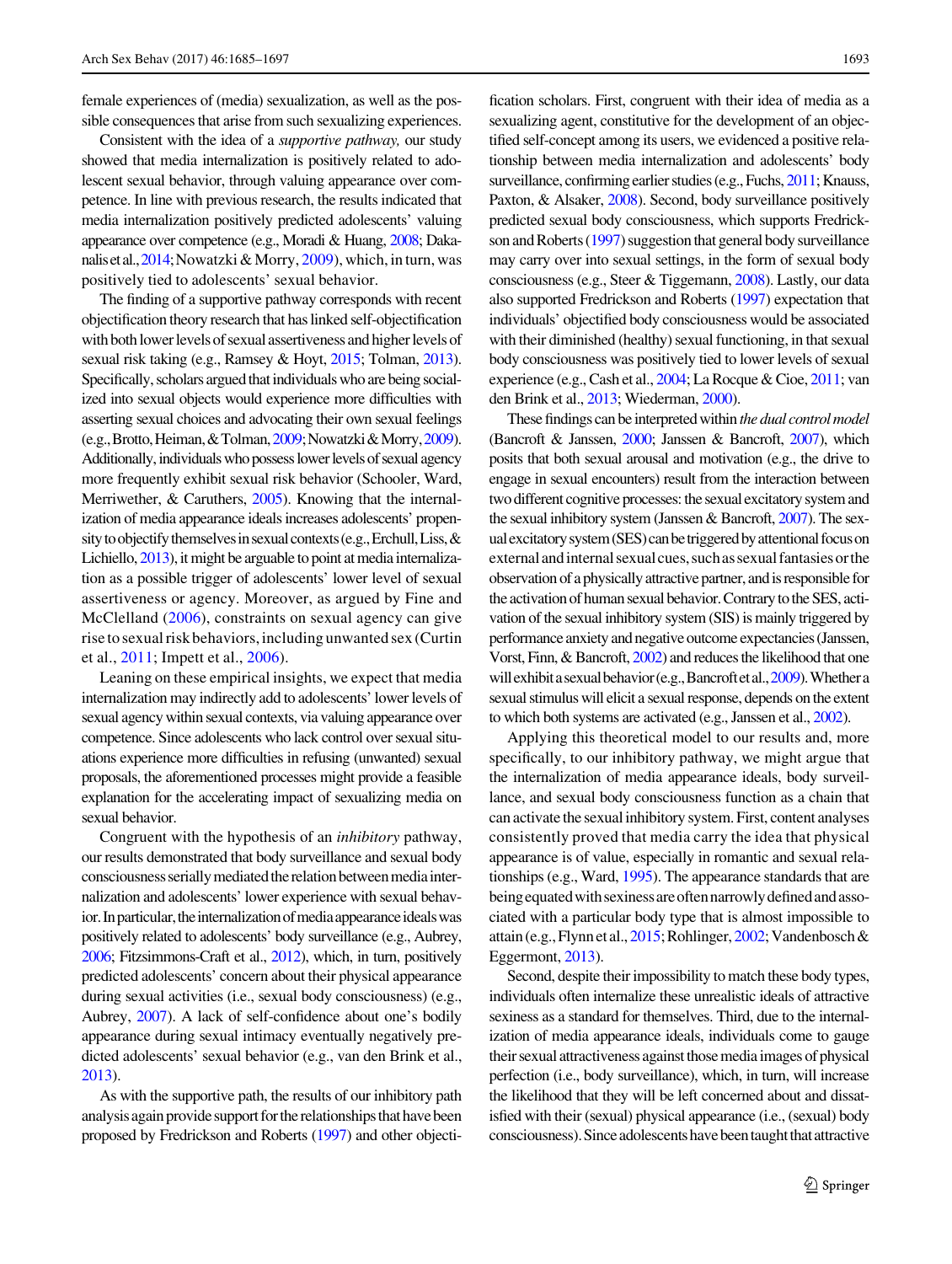sexiness is an important prerequisite in attracting romantic partners (e.g., Rivadeneyra & Lebo, [2008\)](#page-12-0), the idea that one will not appear as sexy toward his or her partner may foster the development of sexual anxiety (i.e., performance anxiety) as well as the development of negative outcome expectancies (e.g., romantic rejection by devaluing partners). As negative outcome expectancies and performance anxiety have beenidentified astwotypes of threats that inhibit sexual behavior (e.g., Bancroft et al.,  $2009$ ), this might explain why negative body consciousness is a negative predictor of adolescents' sexual behavior.

The findings of the current study are limited in some respects. First, participants were recruited from a European sample composed mainly of White adolescents. Given the existence of race differences in the relationship between media and sexual behavior (Brown et al., [2006](#page-11-0)), our results can thus not be extrapolated to a more diverse ethnic population. Second, experimental researchis needed to fully understand the causal relationships among our studied variables. These experimental designs may focus on outcomes, such as willingness to engage in sexual behavior (Van Oosten, Peter,  $&$  Vandenbosch, [2015\)](#page-13-0) and intentions to engage in sexual behavior (Bleakley, Hennessy, Fishbein, & Jordan, [2008\)](#page-11-0). Third, we cannot rule out the possibility that the results derived from ourhypothetical bodyimage self-consciousness scaledo not apply to real-life situations or reflect nervousness about having sex rather than concerns about one's bodily appearance during sex. Fourth, in support of our inhibitory pathway, we theoretically link 'valuing appearance over competence' to lower levels of sexual agency, which, in turn, has been linked to higher levels of sexual risk taking (e.g., Schooler et al., [2005](#page-12-0)). Unfortunately, we did not gather data on sexual risk taking, rendering it impossible to test the dual-pathway model for sexual risk behavior. Fifth, adolescents who did not participate in all three waves reported higher levels of sexual experience and lower levels of internalization, body surveillance, and sexual body consciousness. Given that positive sexual experiences are related to higher levels of body satisfaction and lower levels of body consciousness (van den Brink et al., [2013\)](#page-13-0), attrition bias may have had some impact on the study findings. Future studies might considerthe protective role of consensual sexual experiences in the relationship between adolescents' media exposure and their sexual attitudes and behavior.

Finally, it is important to note that we do not imply that adolescents are passive media recipients. In line with prior studies, we acknowledge that adolescents play an active role in their interpretation of media content and can respond differently to the same sexualizing media content (Valkenburg, Peter, & Walther, [2016\)](#page-13-0). Hence, future studies should consider how individual difference (e.g., self-esteem, sexual orientation) and social context (e.g., relationship status) variables influence the way in which sexualizing media content is processed.

Despite these limitations, the present study provides evidence for the dual role of media internalization in adolescent sexual behavior. An important next step is to investigate the relative importance of each of the pathways. Given that media effects can be enhanced by individual difference and social context variables (Valkenburg et al., [2016\)](#page-13-0), it is important to examine which adolescents are particularly prone to value appearance over competence and/or to develop sexual body consciousness. Considering the role of personality in adolescents' sexual development and vulnerability toward self-objectification (e.g., Miner-Rubino, Twenge, & Fredrickson, [2002;](#page-12-0) Swami, Taylor, & Carvalho, [2011](#page-12-0)), it might be interesting to extend the impact of personality characteristics to our supportive and inhibitory pathways. Contextual factors, such as being in a romantic relationship, are worthy of exploring as well, as recent studies emphasized the impact of relationship satisfaction and partner objectification on individuals' sexual functioning and self-objectification (e.g., DeVille, Ellmo, Horton, & Erchull, [2015;](#page-11-0) Ramsey & Hoyt, [2015\)](#page-12-0).

Our findings also hold important implications for parents, educators, and policy makers concerned with the effects of sexualizing media on adolescents' sexual socialization. First, our results demonstrate that the internalization of media appearance ideals isthe common origin of both pathways linking media with higher and lower levels of sexual behavior. We therefore confirm scholars' call for the design of media literacy programs that help prevent adolescents from internalizing media appearance ideals (e.g., Wilksch, Tiggemann, & Wade, [2006](#page-13-0)). Up to now, however, most studies have considered the protective role of media literacy in adolescents body image and health behavior, without paying much attention to the way it might affect adolescents' sexual behavior (e.g., McLean, Paxton, & Wertheim, [2013;](#page-12-0) Primack & Hobbs, [2009](#page-12-0)). Future research should therefore continue to examine the integration of appearance ideal internalizations within media literacy programs, albeit this time with the focus shifted to its impact on adolescents' sexual behavior. Parents may also empower their children to critically reflect on media imagery and messages. Previous research has already stressed the impact of parental mediation in mitigating and reinforcing the effects of media exposure on youth sexual behavior (e.g., Fisher et al., [2009;](#page-11-0) Guo & Nathanson, [2011\)](#page-12-0). Future research may investigate how different parental mediation strategies (restrictive vs. active mediation) relate to the different mechanisms proposed in our dual-pathway model.

Overall, our findings highlight two different pathways through which media internalization may impact adolescents' sexual behavior: an inhibitory pathway and a supporting pathway. Although we acknowledge that mediated appearance ideals are just one of many forces contributing to adolescents' sexual development, we hope that the patterns documented here will encourage further study of the role of media internalization.

Funding This study was funded by a grant from the Research Foundation Flanders (FWO) (Grant No. 1145212N) granted to the last author.

#### Compliance with Ethical Standards

Conflict of interest All authors declare that they have no conflict of interest.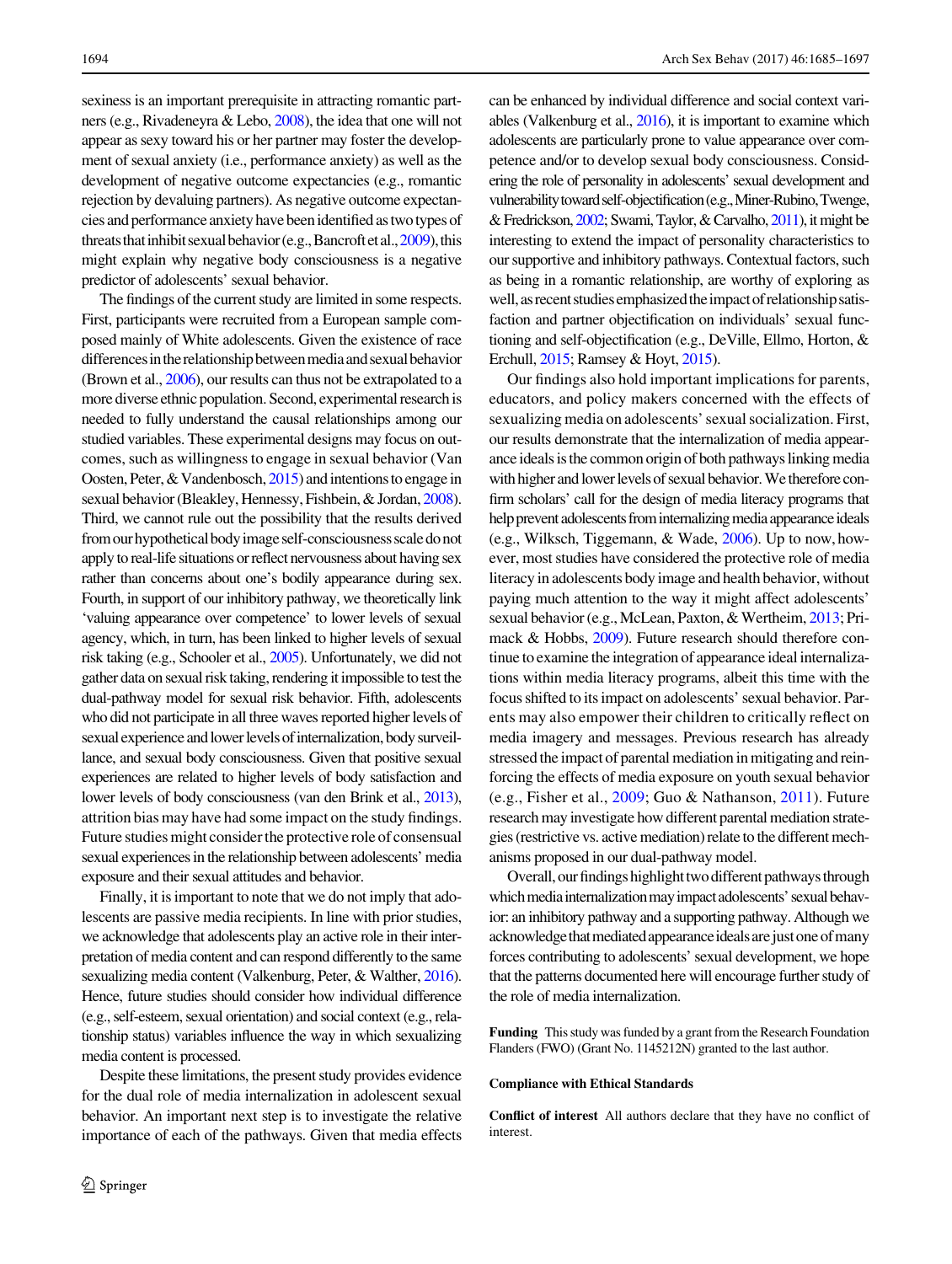<span id="page-11-0"></span>Ethical Approval This article does not contain any studies with animals performed by any of the authors. All procedures performed in studies involving human participants were in accordance with the ethical standards of the institutional and/or national research committee and with the 1964 Helsinki Declaration and its later amendments or comparable ethical standards.

Informed Consent Informed consent was obtained from all individual participants included in the study.

#### References

- American Psychological Association (APA). (2007). Report of the APA Task Force on the Sexualization of Girls. Washington, DC: American Psychological Association. [www.apa.org/pi/wpo/sexualization.html](http://www.apa.org/pi/wpo/sexualization.html).
- Anderson, B. L., & Cyranowski, J.M. (1994).Women's sexual self-schema. Journal of Personality and Social Psychology, 67, 1079–1100. doi[:10.](http://dx.doi.org/10.1037/0022-3514.67.6.1079) [1037/0022-3514.67.6.1079.](http://dx.doi.org/10.1037/0022-3514.67.6.1079)
- Arbuckle, J. L. (2013). IBM SPSS Amos 22 user's guide. Crawfordville, FL: Amos Development Corporation.
- Aubrey, J. S. (2006). Effects of sexually objectifying media on self-objectification and body surveillance in undergraduates: Results of a 2-year panel study. Journal of Communication, 56, 366-386. doi[:10.1111/j.](http://dx.doi.org/10.1111/j.1460-2466.2006.00024.x) [1460-2466.2006.00024.x.](http://dx.doi.org/10.1111/j.1460-2466.2006.00024.x)
- Aubrey, J. S. (2007). The impact of sexually objectifying media exposure on negative body emotions and sexual self-perceptions: Investigating the mediating role of body self-consciousness. Mass Communication and Society, 10, 1–23. doi[:10.1080/15205430709337002.](http://dx.doi.org/10.1080/15205430709337002)
- Bancroft, J., Graham, C. A., Janssen, E., & Sanders, S. A. (2009). The dual control model: Current status and future directions. Journal of Sex Research, 46, 121–142. doi:[10.1080/00224490902747222.](http://dx.doi.org/10.1080/00224490902747222)
- Bancroft, J., & Janssen, E. (2000). The dual control model of male sexual response: A theoretical approach to centrally mediated erectile dysfunction. Neuroscience and Biobehavioral Reviews, 24, 571–579. doi[:10.](http://dx.doi.org/10.1016/S0149-7634(00)00024-5) [1016/S0149-7634\(00\)00024-5](http://dx.doi.org/10.1016/S0149-7634(00)00024-5).
- Baumeister, R. F. (2000). Gender differences in erotic plasticity: The female sex drive as socially flexible and responsive. Psychological Bulletin, 126, 347. doi:[10.1037/0033-2909.126.3.347](http://dx.doi.org/10.1037/0033-2909.126.3.347).
- Bekalu, M. A., & Eggermont, S. (2015). Exposure to HIV/AIDS-related media content and HIV testing intention: Applying the integrative model of behavioral prediction. Mass Communication and Society, 18, 144-164. doi[:10.1080/15205436.2013.878362.](http://dx.doi.org/10.1080/15205436.2013.878362)
- Bessenoff, G. R. (2006). Can the media affect us? Social comparison, selfdiscrepancy, and the thin ideal. Psychology of Women Quarterly, 30, 239–251. doi[:10.1111/j.1471-6402.2006.00292.x.](http://dx.doi.org/10.1111/j.1471-6402.2006.00292.x)
- Bleakley, A., Hennessy,M., Fishbein,M., & Jordan, A. (2008). It works both ways: The relationship between exposure to sexual content in the media and adolescent sexual behavior. Media Psychology, 11, 443–461. doi[:10.1080/15213260802491986.](http://dx.doi.org/10.1080/15213260802491986)
- Bleakley, A., Hennessy,M., Fishbein,M., & Jordan, A. (2009). How sources of sexual information relate to adolescents' beliefs about sex. American Journal of Health Behavior, 33, 37–48. doi[:10.5993/AJHB.33.1.4.](http://dx.doi.org/10.5993/AJHB.33.1.4)
- Bradley, K. (2013). (Re)presentations of (hetero)sexualized gender in Two and a Half Men: A content analysis. Journal of Gender Studies, 22, 221-226. doi[:10.1080/09589236.2012.752348](http://dx.doi.org/10.1080/09589236.2012.752348).
- Brotto, L. A., Heiman, J. R., & Tolman, D. L. (2009). Narratives of desire in mid-age women with and without arousal difficulties. Journal of Sex Research, 46, 387–398. doi[:10.1080/00224490902792624.](http://dx.doi.org/10.1080/00224490902792624)
- Brown, J., L'Engle, K. L., Pardun, C., Guo, G., Kenneavy, K., & Jackson, C. (2006). Sexy media matter: Exposure to sexual content in music, movies, television and magazines predicts Black and White adolescents' sexual behavior.Pediatrics,117,1018–1027.doi[:10.1016/j.jadohealth.2004.06.](http://dx.doi.org/10.1016/j.jadohealth.2004.06.003) [003.](http://dx.doi.org/10.1016/j.jadohealth.2004.06.003)
- Byrne, B. M. (2006). Structural equation modeling with EQS: Basic concepts, applications, and programming (2nded.). Mahwah, NJ: Lawrence Erlbaum Associates Inc.
- Calzo, J. P., Sonneville, K.R., Haines, J.,Blood, E. A., Field, A. E., & Austin, S.B. (2012). The development of associations among bodymassindex, body dissatisfaction, and weight and shape concern in adolescent boys and girls. Journal of Adolescent Health, 51, 517–523. doi[:10.1016/j.](http://dx.doi.org/10.1016/j.jadohealth.2012.02.021) [jadohealth.2012.02.021](http://dx.doi.org/10.1016/j.jadohealth.2012.02.021).
- Cash,T. F.,Maikkula,C.L.,&Yamamiya,Y. (2004).''Baringthe bodyinthe bedroom'': Body image, sexual self-schemas, and sexual functioning among college women and men. Electronic Journal of Human Sexuality, 7. doi:[10.1080/00926239608404917](http://dx.doi.org/10.1080/00926239608404917).
- Cheung, G. W., & Lau, R. S. (2008). Testing mediation and suppression effects of latent variables: Bootstrapping with structural equation models. Organizational Research Methods, 11, 296–325. doi[:10.1177/10944](http://dx.doi.org/10.1177/1094428107300343) [28107300343](http://dx.doi.org/10.1177/1094428107300343).
- Cheung, G.W., & Rensvold, R.B. (2002). Evaluating goodness-of-fit indexes for testing measurement invariance. Structural Equation Modeling, 9, 233–255. doi[:10.1207/S15328007SEM0902\\_5](http://dx.doi.org/10.1207/S15328007SEM0902_5).
- Claudat, K., & Warren, C. S. (2014). Self-objectification, body self-consciousness during sexual activities, and sexual satisfaction in college women.Body Image, 11, 509–515. doi[:10.1016/j.bodyim.2014.07.006](http://dx.doi.org/10.1016/j.bodyim.2014.07.006).
- Coy, M. (2013). Prostitution, harm and gender inequality: Theory, research and policy. Farnham, UK: Ashgate Publishing Limited.
- Curtin, N., Ward, L. M., Merriwether, A., & Caruthers, A. (2011). Femininity ideology and sexual health in young women: A focus on sexual knowledge, embodiment, and agency. International Journal of Sexual Health, 23, 48–62. doi:[10.1080/19317611.2010.524694.](http://dx.doi.org/10.1080/19317611.2010.524694)
- Dakanalis, A.,Carra`, G.,Calogero,R., Fida,R.,Clerici,M., Zanetti,M. A.,& Riva, G. (2014). The developmental effects of media-ideal internalization and self-objectification processes on adolescents' negative bodyfeelings, dietary restraint, and binge eating. European Child and Adolescent Psychiatry, 24, 997–1010. doi[:10.1007/s00787-014-0649-1.](http://dx.doi.org/10.1007/s00787-014-0649-1)
- DeVille,D.C.,Ellmo,F. I.,Horton,W.A.,&Erchull,M. J. (2015).The roleof romantic attachment in women's experiences of body surveillance and body shame. Gender Issues, 32, 111–120. doi[:10.1007/s12147-015-](http://dx.doi.org/10.1007/s12147-015-9136-3) [9136-3.](http://dx.doi.org/10.1007/s12147-015-9136-3)
- Doornwaard, S. M., Bickham, D. S., Rich, M., Vanwesenbeeck, I., van den Eijnden, R. J., & Ter Bogt, T. F. (2014). Sex-related online behaviors and adolescents' body and sexual self-perceptions. Pediatrics, 134, 1103-1110. doi[:10.1542/peds.2014-0592](http://dx.doi.org/10.1542/peds.2014-0592).
- Dove,L.N.,&Wiederman,M.N. (2000).Cognitivedistractionandwomen's sexual functioning. Journal of Sex and Marital Therapy, 26, 67–78. doi[:10.1080/009262300278650.](http://dx.doi.org/10.1080/009262300278650)
- Erchull, M. J., Liss, M., & Lichiello, S. (2013). Extending the negative consequences of media internalization and self-objectification to dissociation and self-harm. Sex Roles, 69, 583–593. doi:[10.1007/s11199-](http://dx.doi.org/10.1007/s11199-013-0326-8) [013-0326-8](http://dx.doi.org/10.1007/s11199-013-0326-8).
- Fine, M., & McClelland, S. (2006). Sexuality education and desire: Still missing after all these years. Harvard Educational Review, 76, 297– 338. doi[:10.17763/haer.76.3.w5042g23122n6703.](http://dx.doi.org/10.17763/haer.76.3.w5042g23122n6703)
- Fisher, D. A., Hill, D. L., Grube, J. W., Bersamin, M. M., Walker, S., & Gruber, E. L. (2009). Televised sexual content and parental mediation: Influences on adolescent sexuality. Media Psychology, 12, 121–147. doi[:10.1080/15213260902849901.](http://dx.doi.org/10.1080/15213260902849901)
- Fitzsimmons-Craft, E. E., Harney, M. B., Koehler, L. G., Danzi, L. E., Riddell, M. K., & Bardone-Cone, A. M. (2012). Explaining the relation between thin ideal internalization and body dissatisfaction among college women: The roles of social comparison and body surveillance. Body Image, 9, 43–49. doi[:10.1016/j.bodyim.2011.09.002.](http://dx.doi.org/10.1016/j.bodyim.2011.09.002)
- Flynn,M.A., Park, S.Y.,Morin,D.T.,& Stana,A. (2015).Anything but real: Body idealization and objectification of MTV docusoap characters. Sex Roles, 72, 173–182. doi[:10.1007/s11199-015-0464-2](http://dx.doi.org/10.1007/s11199-015-0464-2).
- Forbes, E. E., & Dahl, R. E. (2010). Pubertal development and behavior: hormonal activation of social and motivational tendencies. Brain and Cognition, 72, 66–72. doi[:10.1016/j.bandc.2009.10.007](http://dx.doi.org/10.1016/j.bandc.2009.10.007).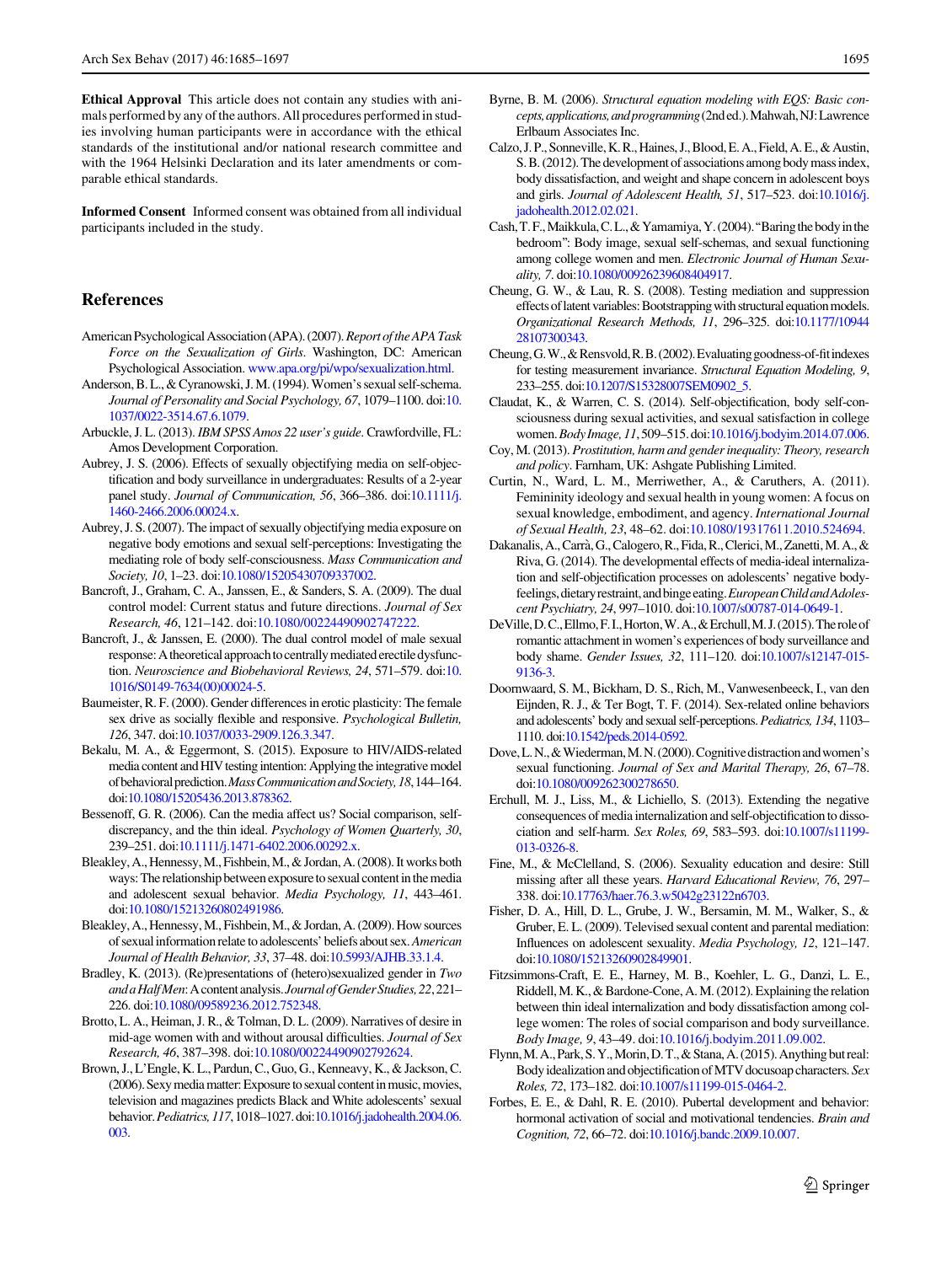- <span id="page-12-0"></span>Fredrickson, B. L., & Roberts, T. A. (1997). Objectification theory. Psychology of Women Quarterly, 21, 173–206. doi:[10.1111/j.1471-6402.](http://dx.doi.org/10.1111/j.1471-6402.1997.tb00108.x) [1997.tb00108.x.](http://dx.doi.org/10.1111/j.1471-6402.1997.tb00108.x)
- Fuchs, C. (2011). New media, web 2.0 and surveillance. Sociology Compass, 5, 134–147. doi:[10.1111/j.1751-9020.2010.00354.x](http://dx.doi.org/10.1111/j.1751-9020.2010.00354.x).
- Grabe, S., Hyde, J. S., & Lindberg, S. M. (2007). Body objectification and depression in adolescents: The role of gender, shame, and rumination. Psychology of Women Quarterly, 31, 164–175. doi:[10.1111/j.1471-](http://dx.doi.org/10.1111/j.1471-6402.2007.00350.x) [6402.2007.00350.x](http://dx.doi.org/10.1111/j.1471-6402.2007.00350.x).
- Graff,K.A.,Murnen, S.K.,&Krause,A.K. (2013). Low-cut shirts and highheeled shoes: Increased sexualization across time in magazine depictions of girls.SexRoles, 69, 571–582. doi:[10.1007/s11199-013-0321-0](http://dx.doi.org/10.1007/s11199-013-0321-0).
- Graham, C. A., Sanders, S. A., Milhausen, R. R., & McBride, K. R. (2004). Turning on and turning off: A focus group study of the factors that affect women's sexual arousal. Archives of Sexual Behavior, 33, 527–538. doi[:10.1023/B:ASEB.0000044737.62561.fd](http://dx.doi.org/10.1023/B:ASEB.0000044737.62561.fd).
- Gunter, B. (2014). Media and the sexualization of childhood. New York: Routledge.
- Guo, W., & Nathanson, A. I. (2011). The effects of parental mediation of sexual content on the sexual knowledge, attitudes, and behaviors of adolescents in the US. Journal of Children and Media, 5, 358–378. doi[:10.](http://dx.doi.org/10.1080/17482798.2011.587141) [1080/17482798.2011.587141](http://dx.doi.org/10.1080/17482798.2011.587141).
- Honaker, J., & King, G. (2010). What to do about missing values in timeseries cross-section data. American Journal of Political Science, 54, 561–581. doi:[10.1111/j.1540-5907.2010.00447.x.](http://dx.doi.org/10.1111/j.1540-5907.2010.00447.x)
- Impett, E. A., Schooler, D., & Tolman, D. L. (2006). To be seen and not heard: Femininity ideology and adolescent girls' sexual health. Archives of Sexual Behavior, 35, 129–142. doi[:10.1007/s10508-005-9016-0.](http://dx.doi.org/10.1007/s10508-005-9016-0)
- Janssen, E., & Bancroft, J. (2007). The dual-control model: The role of sexual inhibition and excitation in sexual arousal and behavior. In E. Janssen (Ed.), The psychophysiology of sex (pp. 197–222). Bloomington, IN: Indiana University Press.
- Janssen, E., Vorst, H., Finn, P., & Bancroft, J. (2002). The Sexual Inhibition (SIS) and Sexual Excitation (SES) Scales: II. Predicting psychophysiological response patterns. Journal of Sex Research, 39, 127–132. doi[:10.1080/00224490209552131.](http://dx.doi.org/10.1080/00224490209552131)
- Jöreskog, K. G. (1971). Simultaneous factor analysis in several populations. Psychometrika, 36, 409–426. doi[:10.1007/BF02291366.](http://dx.doi.org/10.1007/BF02291366)
- Knauss, C., Paxton, S. J., & Alsaker, F. D. (2008). Body dissatisfaction in adolescent boys and girls: Objectified body consciousness, internalization of the media body ideal and perceived pressure from media. Sex Roles, 59, 633–643. doi[:10.1007/s11199-008-9474-7](http://dx.doi.org/10.1007/s11199-008-9474-7).
- La Rocque, C.L.,  $& \text{Cioe}, \text{J}.$  (2011). An evaluation of the relationship between body image and sexual avoidance. Journal of Sex Research, 48, 397– 408. doi[:10.1080/00224499.2010.499522](http://dx.doi.org/10.1080/00224499.2010.499522).
- Li, C. C., Rew, L., & Chen, L. (2015). Factors affecting sexual function: A comparison between women with gynecological or rectal cancer and healthy controls. Nursing and Health Sciences, 17, 105-111. doi:[10.](http://dx.doi.org/10.1111/nhs.12177) [1111/nhs.12177](http://dx.doi.org/10.1111/nhs.12177).
- Lude,M.-T., Pittet, I., Berchtold, A., Akre, C.,Michaud, P.-A., & Suris, J.-C. (2011). Associations between online pornography and sexual behavior among adolescents: Myth or reality? Archives of Sexual Behavior, 40, 1027–1035. doi[:10.1007/s10508-010-9714-0](http://dx.doi.org/10.1007/s10508-010-9714-0).
- Martino, S.C.,Collins,R.L.,Elliott,M.N.,Strachman,A.,Kanouse,D.E.,& Berry, S. H. (2006). Exposure to degrading versus nondegrading music lyrics and sexual behavior among youth. Pediatrics, 118, e430–e441. doi[:10.1542/peds.2006-0131.](http://dx.doi.org/10.1542/peds.2006-0131)
- McKinley, N. M., & Hyde, J. S. (1996). The Objectified Body Consciousness Scale: Development and validation. Psychology of Women Quarterly, 20, 181–215. doi:[10.1111/j.1471-6402.1996.tb00467.x](http://dx.doi.org/10.1111/j.1471-6402.1996.tb00467.x).
- McLean, S. A., Paxton, S. J., & Wertheim, E. H. (2013). Mediators of the relationship between media literacy and body dissatisfaction in early adolescent girls: Implications for prevention.Body Image, 10, 282–289. doi[:10.1016/j.bodyim.2013.01.009.](http://dx.doi.org/10.1016/j.bodyim.2013.01.009)
- Meana, M., & Nunnink, S. E. (2006). Gender differences in the content of cognitive distraction during sex. Journal of Sex Research, 43, 59–67. doi[:10.1080/00224490609552299.](http://dx.doi.org/10.1080/00224490609552299)
- Milhausen,R.R.,Buchholz,A.C.,Opperman,E.A.,&Benson,L.E. (2015). Relationships between body image, body composition, sexual functioning, and sexual satisfaction among heterosexual young adults. Archives of Sexual Behavior, 44, 1621-1633, doi[:10.1007/s10508-014-](http://dx.doi.org/10.1007/s10508-014-0328-9) [0328-9.](http://dx.doi.org/10.1007/s10508-014-0328-9)
- Miner-Rubino, K., Twenge, J. M., & Fredrickson, B. L. (2002). Trait selfobjectification in women: Affective and personality correlates. Journal of Research in Personality, 36, 147–172. doi[:10.1006/jrpe.2001.2343.](http://dx.doi.org/10.1006/jrpe.2001.2343)
- Moradi, B., & Huang, Y. P. (2008). Objectification theory and psychology of women: A decade of advances and future directions. Psychology of Women Quarterly, 32, 377–398. doi[:10.1111/j.1471-6402.2008.00452.x.](http://dx.doi.org/10.1111/j.1471-6402.2008.00452.x)
- Noll, S. M., & Fredrickson, B. L. (1998). A mediational model linking selfobjectification, body shame, and disordered eating. Psychology of Women Quarterly, 22, 623–636. doi[:10.1111/j.1471-6402.1998.tb00181.x](http://dx.doi.org/10.1111/j.1471-6402.1998.tb00181.x).
- Northup, T., & Liebler, C. M. (2010). The good, the bad, and the beautiful: Beauty ideals on the Disney and Nickelodeon channels. Journal of Children andMedia,4, 265–282. doi[:10.1080/17482798.2010.496917](http://dx.doi.org/10.1080/17482798.2010.496917).
- Nowatzki, J., & Morry, M. M. (2009). Women's intentions regarding, and acceptance of, self-sexualizing behavior. Psychology of Women Quar-terly, 33, 95-107. doi:[10.1111/j.1471-6402.2008.01477.x](http://dx.doi.org/10.1111/j.1471-6402.2008.01477.x).
- O'Hara, R. E., Gibbons, F. X., Gerrard, M., Li, Z., & Sargent, J. D. (2012). Greater exposure to sexual content in popular movies predicts earlier sexual debut and increased sexual risk taking. Psychological Science, 23, 984–993. doi[:10.1177/0956797611435529](http://dx.doi.org/10.1177/0956797611435529).
- Pearson, M. R., Kholodkov, T., Henson, J. M., & Impett, E. A. (2012). Pathways to early coital debut for adolescent girls: A recursive partitioning analysis. Journal of Sex Research, 49, 13–26. doi[:10.1080/002](http://dx.doi.org/10.1080/00224499.2011.565428) [24499.2011.565428.](http://dx.doi.org/10.1080/00224499.2011.565428)
- Primack, B. A., & Hobbs, R. (2009). Association of various components of media literacy and adolescent smoking. American Journal of Health Behavior, 33, 192–201. doi:[10.5993/AJHB.33.2.8.](http://dx.doi.org/10.5993/AJHB.33.2.8)
- Ramsey, L. R., & Hoyt, T. (2015). The object of desire how being objectified creates sexual pressure for women in heterosexual relationships. Psychology of Women Quarterly, 39, 151–170. doi[:10.1177/0361684314](http://dx.doi.org/10.1177/0361684314544679) [544679.](http://dx.doi.org/10.1177/0361684314544679)
- Reissing, E. D., Laliberté, G. M., & Davis, H. J. (2005). Young women's sexual adjustment: The role of sexual self-schema, sexual self-efficacy, sexual aversion and body attitudes. Canadian Journal of Human Sexuality, 14, 77–85.
- Rivadeneyra, R., & Lebo, M. J. (2008). The association between televisionviewing behaviors and adolescent dating role attitudes and behaviors. Journal of Adolescence, 31, 291–305. doi[:10.1016/j.adolescence.2007.](http://dx.doi.org/10.1016/j.adolescence.2007.06.001) [06.001.](http://dx.doi.org/10.1016/j.adolescence.2007.06.001)
- Rohlinger, D. A. (2002). Eroticizing men: Cultural influences on advertising andmale objectification.SexRoles, 46, 61–74. doi[:10.1023/A:1016575](http://dx.doi.org/10.1023/A:1016575909173) [909173](http://dx.doi.org/10.1023/A:1016575909173).
- Savin-Williams, R. C., & Diamond, L. M. (2004). Sex. In R. M. Lerner & L. Steinberg (Eds.), Handbook of adolescent psychology (2nd ed., pp. 189– 231). New York, NY: Wiley.
- Schooler,D.,Ward,L.M.,Merriwether,A.,&Caruthers,A.S. (2005).Cycles of shame: Menstrual shame, body shame, and sexual decision-making. Journal of Sex Research, 42, 324–334. doi[:10.1080/002244905095](http://dx.doi.org/10.1080/00224490509552288) [52288](http://dx.doi.org/10.1080/00224490509552288)
- Steer, A., & Tiggemann, M. (2008). The role of self-objectification in women's sexual functioning. Journal of Social and Clinical Psychology, 27, 205–225. doi[:10.1521/jscp.2008.27.3.205.](http://dx.doi.org/10.1521/jscp.2008.27.3.205)
- Steinberg, L., & Monahan, K. C. (2011). Adolescents' exposure to sexy media does not hasten the initiation of sexual intercourse. Developmental Psychology, 47, 562–576. doi[:10.1037/a0020613.](http://dx.doi.org/10.1037/a0020613)
- Swami, V., Taylor, R., & Carvalho, C. (2011). Body dissatisfaction assessed by the photographic figure rating scale is associated with sociocultural,